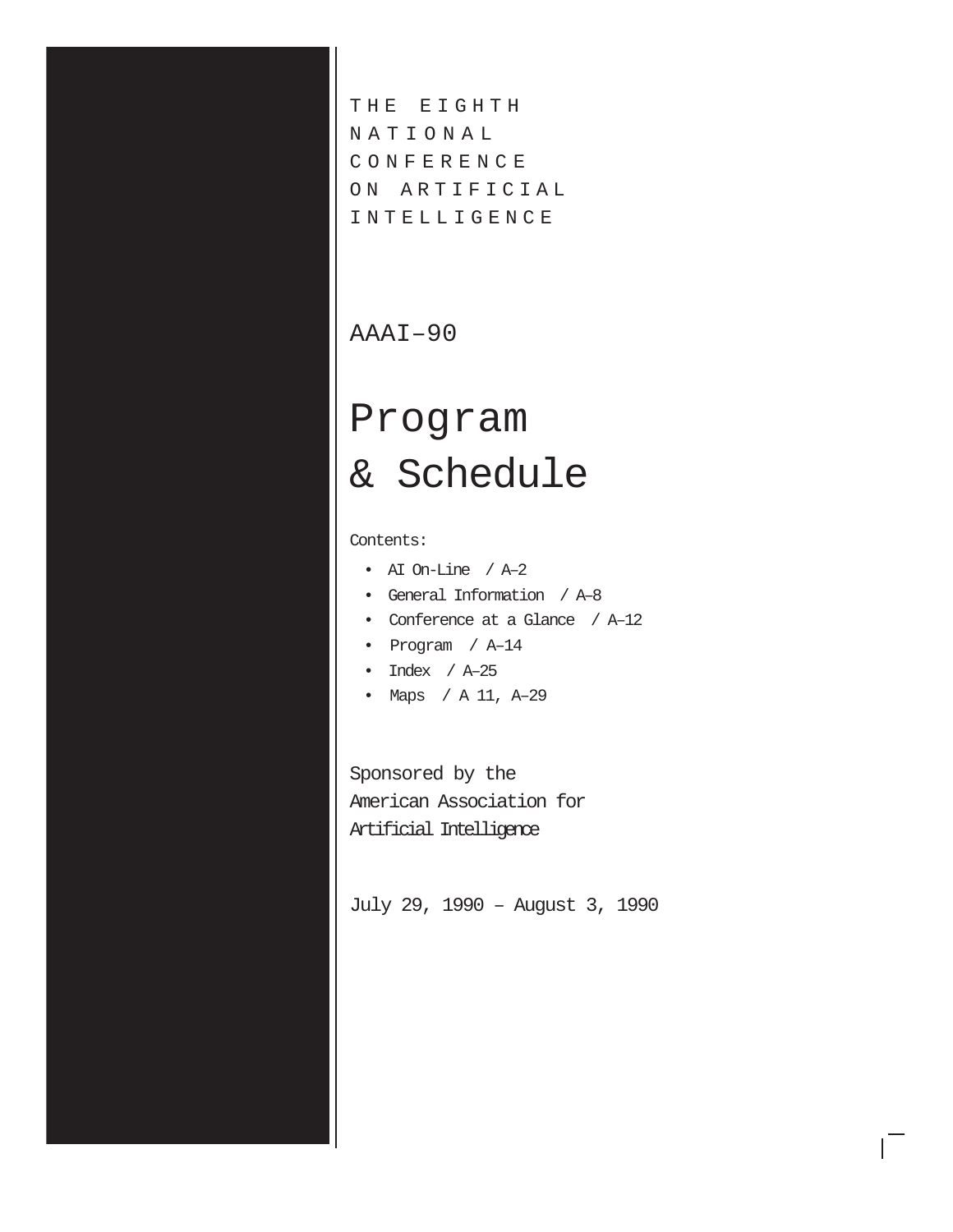# **AI On-Line**

# Six Companies Reveal Results of Commercial Expert System

# **Successes**

Tuesday, July 31, Room 210, Hynes Convention Center, 2:00 PM – 4:00 PM

*Session organized by* Chuck Williams, Founder and Chief Technical Officer, Inference Corporation and Frank Angrisani, President, Sun America Financial

■ *Moderator:* Frank Angrisani, President, Sun America Financial

This panel will review the dynamics involved in integrating expert system technology in commercial environments to solve major business problems. Panelists will share their experiences (the good and the bad) in using expert system technology to improve their organizations operations. The panel will also take a broader look at expert system technology's potential in future systems. Executives representing major corporations in the telecommunications, transportation, finance, insurance, and manufacturing industries will participate.

Each panelist will present:

(1) a brief description of the expert system application(s) in production:

- Business problems it solved
- Technical approach

(2) What benefits were achieved:

- Financial
- Strategic
- Development/maintenance productivity
- Quality
- (3) Lessons learned:
- Management
- Integration
- Development methodology
- Organizational impact

(4) Plans for expert system technology in the future:

- Applications types
- Benefits sought
- Methodology/technology to be employed

• How will it be different/same

(5) Assessment of critical success factors:

- How they established criteria
- Whether the system met the criteria or not
- Approaches for measuring future system success

#### *PANELISTS*

■ *Larry Tieman*, Managing Director of Data Management/Knowledge Engineering Systems, American Airlines

American Airlines has deployed many significant expert system applications on a variety of hardware platforms from mainframes to workstations to personal computers. Two significant expert system applications and their impact on American Airlines' business and organizations will be presented.

■ *Don McKay*, Director, Logistic Systems, American President Companies

Logistics management application. Mainframe expert system responsible for assigning vessel stowage locations to move cargo between Asia and North America.

■ *Roger Jambor, Director, Business* Information Group, Dun & Bradstreet

The Credit Clearing House Expert System is responsible for providing on-line credit analysis and recommendations to manufacturers, wholesalers, and importers on businesses in the apparel industry.

■ *John Woods*, Manager of AI/Expert System Technology Development Group, Ford Motor Company Ford has achieved several expert system application successes. One in particular, ESCAPE (Expert System for Claims Authorization and Processing), is a mainframe expert system that is used in the validation process for incoming warranty claims and replaces a major portion of an existing COBOL program. It is an excellent example of expert system technology solving a major business problem.

■ *Jim Euchner*, Supervisor of Expert System, Nynex Science & Technology Nynex has deployed an expert system in over 40 offices throughout New England and its other service areas to handle customer telephone repair problems. It is having a dramatic impact on reducing operational costs as well as improving customer service.

■ *Rich Levine*, President, RSL Business Solutions (Independent Consultant), Sun America Financial

Sun America Financial has deployed an Appointment Expert System to provide expert advice for the corporate and individual agent appointment process in compliance with state and federal insurance licensing regulations. This expert system is a critical component in a new processing automation system that integrates image processing, PC networks, workflow management, and instantaneous MIS tracking to redefine a business operation.

# Why and How Corporate America Is Integrating AI into Data Processing

Wednesday, August 1, Room 210, Hynes Convention Center, 9:00 AM – 11:00 AM

*Session organized by* Jack Rahaim, Manager of AI Marketing, Digital Equipment Corporation

■ *Moderator:* Don Mick, Director of Business Opportunities, Aetna Life & Casualty

This session will focus on the following three areas:

- Applications
- Architecture
- Organizational Processes

#### *PANELISTS*

■ *Ted Smith*, US West

Ted Smith will discuss the topic of applications and emphasize their organization's use of the technology. He will also discuss what applications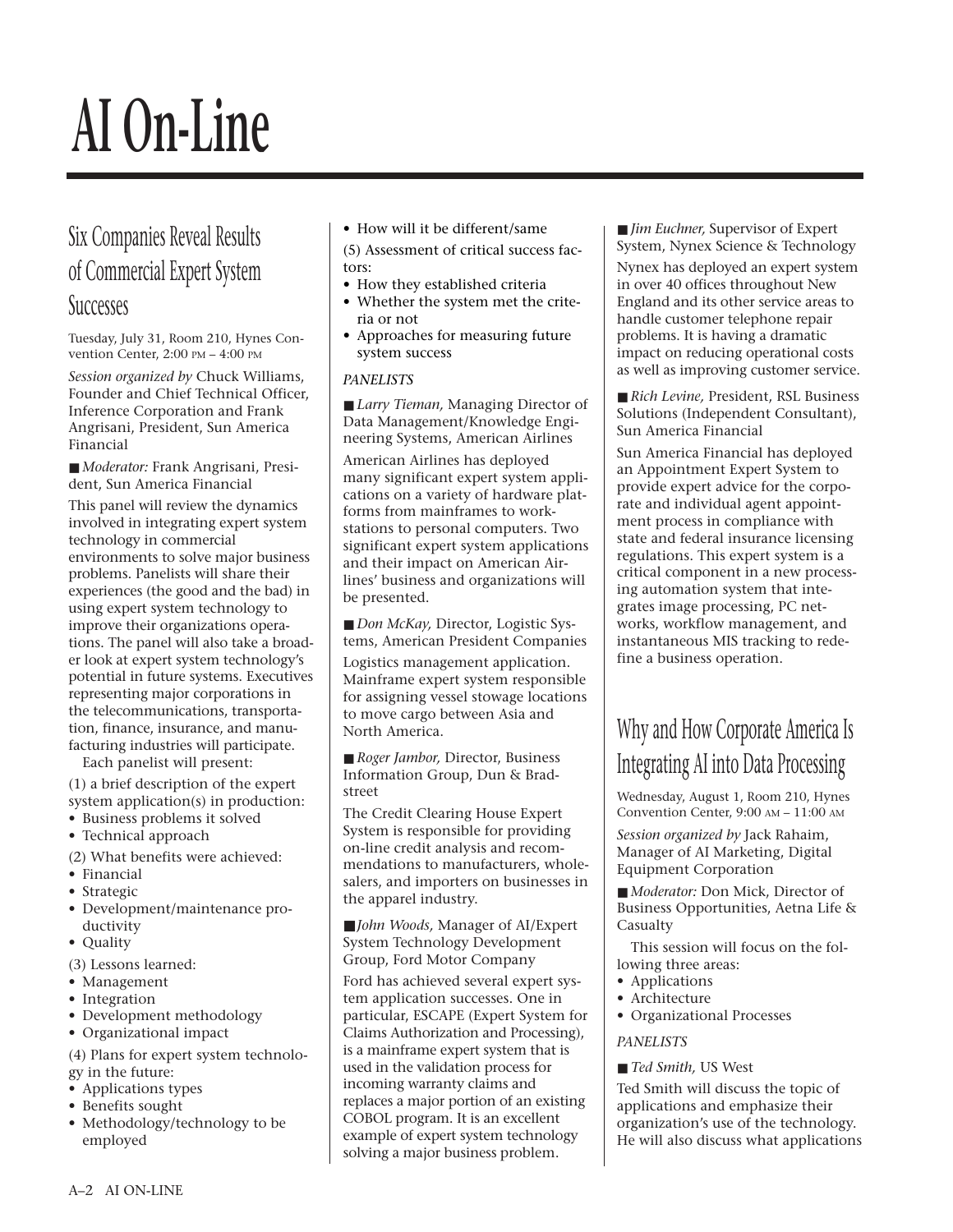choices were made, why they were made, and how they were made.

■ *Rosemary Baer*, Vice President, Chemical Bank New York, Chemical Bank

Rosemary V. Baer will discuss Chemical Bank's "retail architecture" and the enabling characteristics which permit the continued integration of existing and emerging expert and conventional technologies. The discussion will include the business goals and objectives which fostered the design of this highly distributed, service-oriented environment.

■ *Paul Deschamps*, Project Manager, Aetna Life and Casualty

Paul Deschamps will emphasize organizational processes. He will talk about their organization's approach to learning, transferring and nurturing expert systems throughout semiautonomous divisions. Mr. Deschamps will also discuss the lessons learned in applying the technology and the current status *vis a vis* original goals of this effort.

■ *Nancy Faucheux*, Information Systems Analyst, Texaco Inc.

Nancy Faucheux from Texaco Inc. will describe on-line applications of real-time advisory systems in petroleum and petrochemical operations.

# What Users Are Buying Today in  $AI$  – and Why: Reports from Management

Wednesday, August 1, Room 210, Hynes Convention Center, 1:00 PM – 3:00 PM

*Session organized by* Keith Scovell, Manager, and Tim Holcomb, Senior Consultant, Andersen Consulting

■ *Moderator:* Roger Schelm, Vice President, Applied Research, CIGNA

Mr. Schelm is Vice President, Applied Research/Expert Systems, of

# *AI On-Line Schedule*

#### *Tuesday, July 31*

**Six Companies Reveal Results of Expert Systems Successes**

2:00 PM – 4:00 PM, Room 210, Hynes Convention Center

*Organized by* Chuck Williams, Inference Corporation and Frank Angrisani, Sun America Financial

*Moderator:* Frank Angrisani, President, Sun America Financial

*Panelists:* Larry Tieman, American Airlines; Don McKay, American President Companies; Roger Jambor, Dun & Bradstreet; John Woods, Ford Motor; Jim Euchner, Nynex; Rich Levine, Sun America

#### *Wednesday, August 1*

**Why and How Corporate America Is Integrating AI into Data Processing** 9:00 AM – 11:00 AM, Room 210, Hynes Convention Center

*Organized by* Jack Rahaim, Digital Equipment Corporation

*Moderator:* Don Mick, Director of Business Opportunities, Aetna Life & Casualty

*Panelists:* Ted Smith, US West; Rosemary Baer, Chemical Bank; Paul Deschamps, Aetna Life and Casualty; Nancy Faucheux, Texaco Inc.

#### **What Users are Buying Today in AI and Why: Reports from Management** 1:00 PM – 3:00 PM, Room 210, Hynes Convention Center

*Organized by* Keith Scovell and Tim Holcomb, Andersen Consulting

*Moderator:* Roger Shelm, Vice President Applied Research, CIGNA

*Panelists:* Mary Dunn, Mutual of New York; Bill Corbin, Owens Corning; Dave Wise, Frito-Lay; Mike Rogalski, Sears Merchandise Group; Troy A. Heindel, NASA–Johnson Space Center; Al Brown, Lockheed Missiles & Space Company

#### **Developing Real-Time On-Line Applications**

3:15 PM – 5:15 PM, Room 210, Hynes Convention Center. *Organized by* Didi Murnane, Gensym Corporation

*Moderator:* Karlene A. Kosanovich, Senior Consulting Engineer, E.I. DuPont de Nemours and Company.

*Panelists:* Dorothy Yu, Coopers & Lybrand; Karl-Erik Arzen, Lund Institute of Technology; Gregory M. O'Connor, Massachusetts Institute of Technology; Paul D. Schoen, Rockwell International; Jean-Pierre Aubert, Alcatel ISR France

## *Thursday, August 2*

#### **Differentiating Expert Systems Products**

9:00 AM – 11:00 AM Room 210, Hynes Convention Center

*Organized by* Larry Harris, AICorp and E. Robert Keller, Renaissance International

*Moderator:* E. Robert Keller, President, Renaissance International

*Panelists:* Larry Harris, AICorp; Harry C. Reinstein, Aion Corporation; Randy Raynor, Inference Corporation; Alain Rappaport, Neuron Data; Robert Moore, Gensym

#### **AI Versus Conventional Data Processing**

2:00 PM – 4:00 PM, Room 210, Hynes Convention Center

*Organized by* Keith Scovell and Tim Holcomb, Andersen Consulting

*Moderator:* Bruce B. Johnson, Director of Research and Technology Services, Andersen Consulting

*Panelists:* Bradley C. Billetdeaux, Exxon Company USA; Stanley Wozniak, MCI; Dave Dean, Eastman Kodak; Glen Galen, Burlington Northern Railroad Information Systems; Ed Mahler, E. I. DuPont de Nemours and Company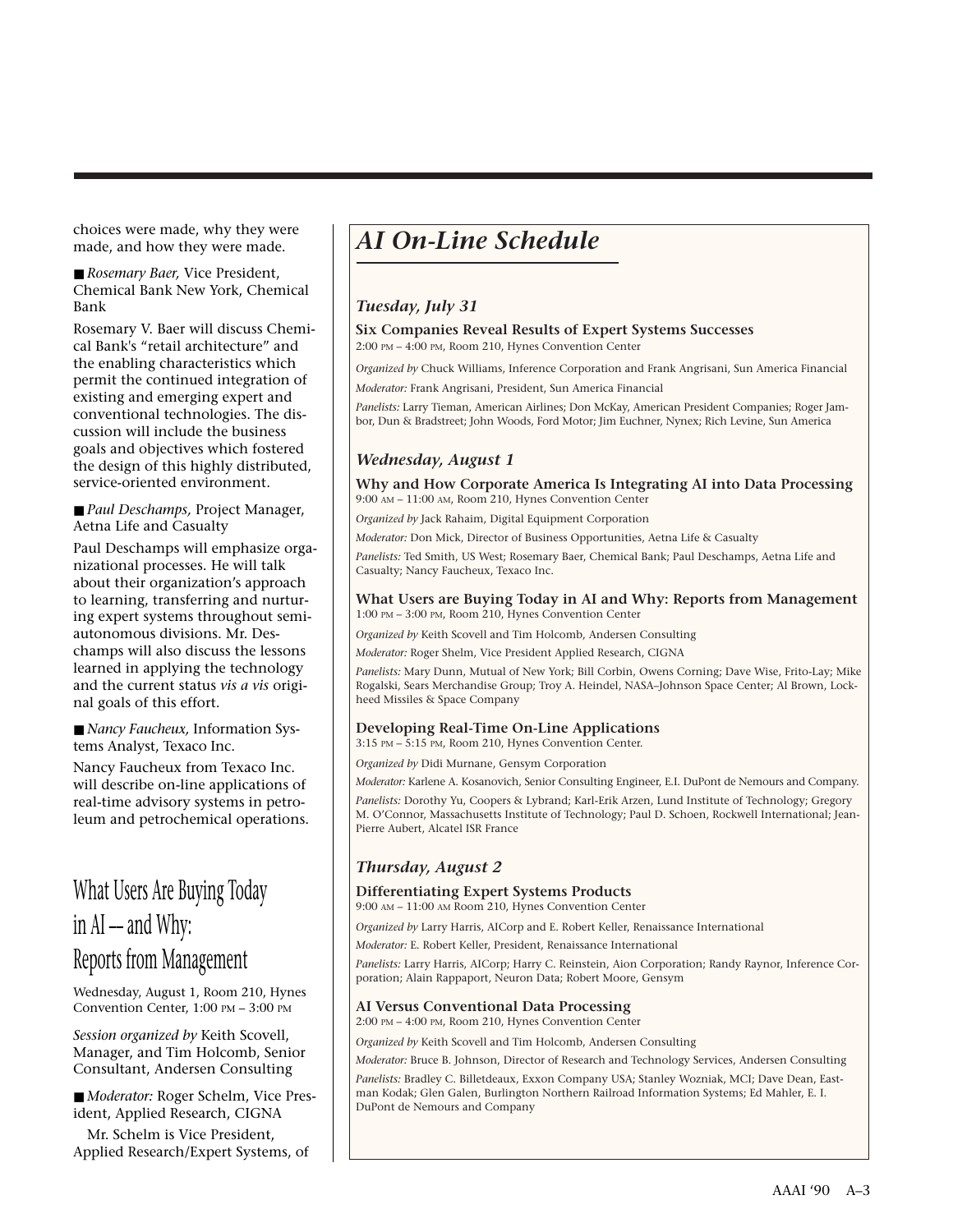the Systems Division of CIGNA Corporation. He was instrumental in the launching of *Expert Systems: Planning/Implementation/Integration,* a quarterly journal published by Auerbach, a Division of Warren, Gorham & Lamont, and continues as its founding Consulting Editor. Mr. Schelm has directed the technology transfer of expert systems into CIGNA Corporation since 1983. CIGNA Corporation is one of the leading users of expert systems in the insurance industry.

This panel discussion surrounds how and why businesses are applying AI technology to specific areas within their organization, their basis for selecting and applying AI to each domain, the process of identifying opportunity areas and building a business case, the effectiveness of technology transfer within the organization, and the benefits realized as a result. Each issue will be supported by examples of how and why knowledge-based systems (KBS) applications and decision-support systems are being applied within the corporate community. In order to facilitate this discussion, the topic will begin by defining and describing AI from a commercial view, rather than an academic (or theoretical) perspective, and conclude with a review of certain key benefits realized from the development and delivery of KBSs.

Each panelist will present:

(1) a brief description of major KBS applications in production:

- Business problem(s) solved (the need)
- Development considerations / approach
- (2) The key benefits realized:
- Improved workforce productivity
- Improved product/service quality
- Reduced corporate expenditures
- Reduced system development / maintenance costs

(3) Brief description of business case(s) developed:

- Success criteria/critical factors
- Key project approach
- Measuring KBS success

#### (4) Lessons learned:

- Development approach
- Organizational change issues
- Knowledge automated

#### *PANELISTS*

■ *Mary Dunn*, Corporate Knowledge Engineer, Mutual of New York Mutual of New York (MONY) took advantage of KBS technology relatively early, implementing an underwriting system shell in 1987 in what might be called "first generation" expert-system shell software. This first project was a major undertaking, not cautious experimentation, and a major success. Where do you go from there, particularly in a climate of downsizing and cost cutting? Three objectives serve our goal of seeing KBS technology become a power tool on the business systems workbench. These objectives are:

- Integrate the technology into the mainstream of systems development and operations
- Integrate knowledge engineering into business systems support areas
- Integrate understanding of the technology's applicability into business areas (management and analysts)

Ms. Dunn will describe the steps taken in this "second generation" KBS phase and the lessons learned along the way.

■ *Bill Corbin*, Systems Engineer, Owens Corning

Owens Corning is the leading manufacturer in the U.S. for a wide variety of fiberglass and flaked glass products ranging from the batting used to insulate homes to fiberglass-reinforced plastic parts for refrigerators. The company uses a decision-support system that monitors a large conveyor belt that produces continuous mats of fiberglass that must meet certain quality standards, such as tensile strength and uniform size and thickness. Operating around the clock, the belt is subject to numerous mechanical failures that could affect these quality standards. Belt speed, oven temperatures, and settings for the melters must be constantly monitored and fine-tuned in order for the process to run smoothly.

The decision-support system comes into play when there is a problem. For instance, if a problem were to arise regarding the strength of the mat, the expert system would take the operator through an interview process to help determine what is causing the problem. The application runs on the Macintosh with a hypertext front-end, and shows the operator graphically exactly where to look in the machinery to find the possible source of the problem.

■ *Dave Wise*, Senior Systems Analyst, Frito-Lay

Frito-Lay is developing a knowledgebased system which can be used to make decisions by trolling through data gathered from over 10,000 hand-held computers, purchased scanner data and other internal data sources. Discussion will be centered around the development of the business case, criteria used to justify projects and problems encountered to date. Future directions include the use of analytical workbenches.

■ *Mike Rogalski*, Software Specialist, *S*ears Merchandise Group

Mr. Rogalski directs efforts to investigate and deploy AI technologies and knowledge-based systems for Sears Merchandise Group. His talk will outline some of the areas in which knowledge-based systems are being developed within the company, with attention paid to benefits –– expected and unexpected –– for the business and for the software development organization.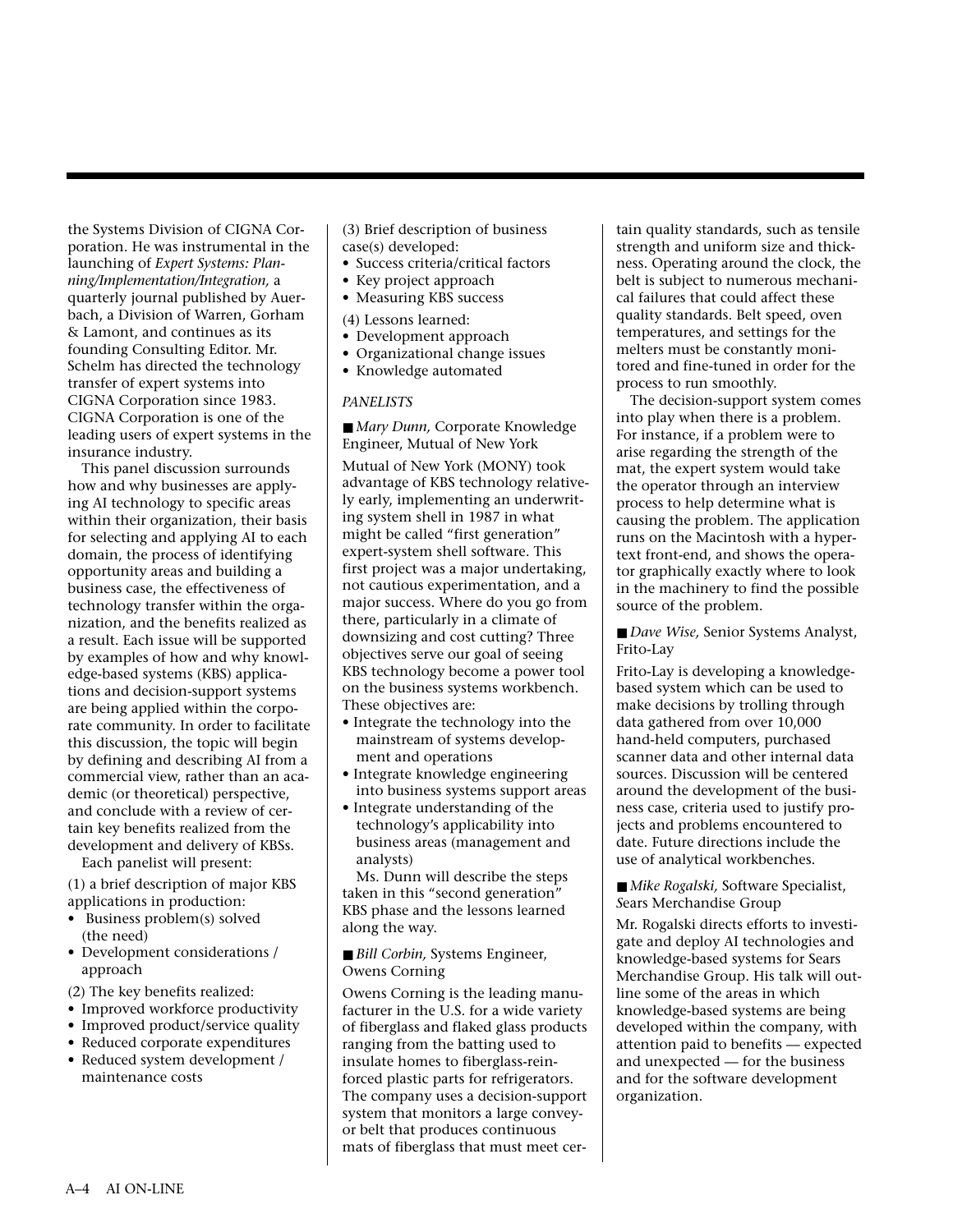■ *Troy A. Heindel*, Project Manager, Real-Time Data System, NASA–Johnson Space Center

NASA is taking full advantage of AI technology, developing real-time expert systems in the Johnson Space Center Mission Control Center to assist space-shuttle flight controllers. NASA is using KBSs to address three basic goals: (1) capture of corporate knowledge of veteran flight controllers, (2) enhancement of flight controller tools, and (3) reduction in the time required to train new personnel. Mr. Heindel has experience in the design and implementation of KBSs, which support various problem domains including flight simulation, reaction control, and fault diagnosis.

■ *Al Brown*, Project Manager, Lockheed Missiles & Space Co.

Mr. Brown will use his experience with the Advanced Solid Rocket Motor project to demonstrate some positive steps to be taken in obtaining management commitment for an AI project. At Lockheed, this included putting something that was not proven and had not been done in a proposal to NASA. Mr. Brown will also discuss some of the things that should not be done when trying to sell management on AI. On the ASRM project, Lockheed had to convince all contractors involved to move AI into the mainstream of the project.

# Developing Real-Time On-Line Applications

Wednesday, August 1, Room 210, Hynes Convention Center, 3:15 PM––5:15 PM

■ *Session organized by Didi Murnane*, Gensym Corporation

■ *Moderator:* Karlene A. Kosanovich, Senior Consulting Engineer, E.I. DuPont de Nemours and Company Karlene A. Kosanovich is a senior

consulting engineer in the Artificial Intelligence in Process Control Group at DuPont. Ms. Kosanovich is actively involved in the development and implementation of real-time expert systems aimed at improving all aspects of process control.

The aim of this panel is to provide a forum in which the special needs of real-time on-line applications will be shared. Each panelist will describe their project from conceptual design to implementation. Key issues to be discussed will be lessons learned, project development and implementation barriers, and real business benefits of the technology. Each panelist will present:

(1) A definition of their application domain

- (2) Application issues addressed
- (3) Application implementation
- (4) Key issues:
- Problems solved by application
- By-product benefits of application
- In retrospect, issues that would be dealt with differently

#### *PANELISTS*

■ *Dorothy Yu*, Manager Advanced Technology Group, Coopers & Lybrand

The Coopers & Lybrand Advanced Technology Group has been using knowledge-based process modeling and simulation to improve backoffice operations in the financial services industry. The C & L Process Simulator developed using the G2 Real-Time Expert System shell, is used to model, analyze, and redesign value-added activities and resource utilization as a means to facilitate and improve on-line processing.

■ *Karl-Erik Arzen*, Department of Automatic Control, Lund Institute of Technology, Sweden

The Department of Automatic Control at the Lund Institute of Technology has been working in conjunction with Asea Brown Boveri AB, and SattControl AB on the research pro-

ject, knowledge-based real-time control systems. Karl-Erik Arzen is the principal person in the Automatic Control Department on this project. Mr. Arzen's background and experience is in expert control where a realtime, blackboard-based expert-system shell has been developed and implemented. The system currently on-line is used as a part of a feedback loop containing general control knowledge and heuristics on control loop tuning, monitoring, and adaption.

■ *Gregory M. O'Connor*, Postdoctoral Fellow, Biotechnology Process Engineering Center (BPEC), Massachusetts Institute of Technology

Mr. O'Connor's work at MIT's BPEC focuses on the use of automation technologies to improve the consistency and quality of bioprocess operations and to speed process development. He has built on-line expert systems to ensure product quality and supervise process operations. The MIT BPEC is an Engineering Center of Excellence sponsored by the National Science Foundation, to foster closer universityindustry relations. The BPEC has an industrial consortium with more than 60 member companies, many of which are interested in advanced computer control of bioprocesses.

■ *Paul D. Schoen.* Project Manager Aerospace Simulation and Systems Test Center, Rockwell International

The Aerospace Simulation and Systems Test Center in Downey, California builds automatic test equipment and simulation systems like NASP (National Aerospace Plane). They have produced shuttle flight-simulation systems and are the back-up data-acquisition center for Houston's Johnson Space Center to receive inflight shuttle data. The center is Rockwell's Center of Excellence for all simulation activities. Paul Schoen is the project manager in charge of developing ground support equipment that is utilized for data acquisition and reduction including the use of expert systems.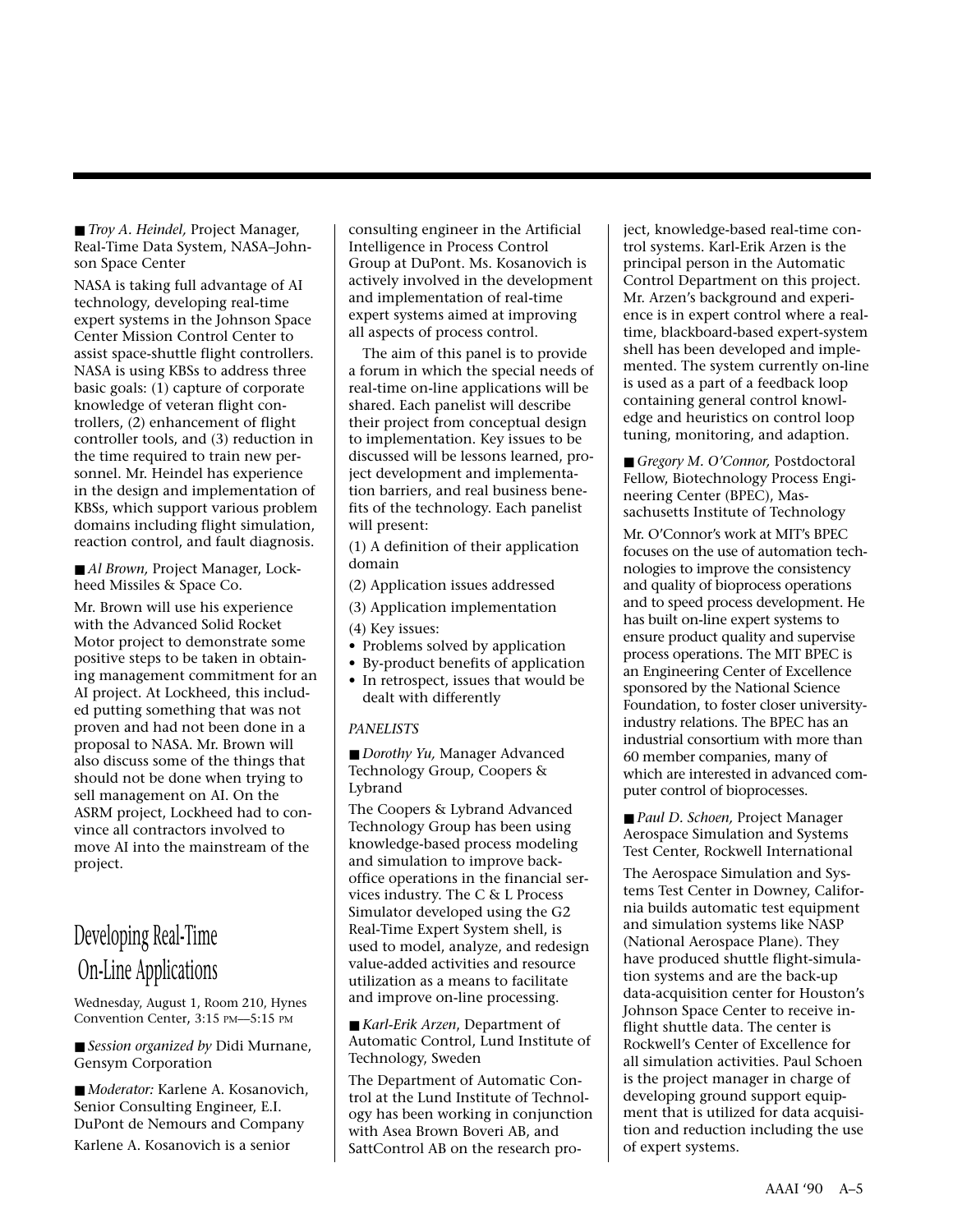■ *Jean-Pierre Aubert*, Division Manager of C<sup>3</sup>I Systems, Alcatel ISR France

Jean-Pierre Aubert is Division Manager in charge of  $C<sup>3</sup>I$  systems at Alcatel ISR, Paris, France. He will present SICOCS, a communications command and control system for fighting forest fires. The systems locate teams of fire fighters, allocates resources appropriately, and maintains historical documentation of each mission. The entire system is written in SPOKE object-oriented programming language and interfaces to DOG NAPPING and Oracle.

# Differentiating Expert System Products

Thursday, August 2, Room 210, Hynes Convention Center, 9:00 am – 11:00 am

■ *Session organized by Larry Harris*, Founder, AICorp and E. Robert Keller, President, Renaissance International Corporation

■ *Moderator:* E. Robert Keller, President, Renaissance International Corp.

In February 1983, Mr. Keller formed Renaissance International. Its purpose is to provide support and training services, education, and products in the AI field .

Immediately prior to forming Renaissance, Mr. Keller served for three years in an executive capacity as Director of Customer Support and Relations at Artificial Intelligence Corporation. In that position, he was responsible for directing work in the areas of product planning and evaluation as well as personnel, public, and customer relations. In addition, he has spent several years as a self-employed systems consultant and teacher of both AI and structured system development.

*Segment 1:* Five minute introduction by the moderator outlining the issues, goals, and methods of the panel.

*Segment 2:* Ten minute presentations by each of the five panelists in which

they differentiate their products from the rest of the market, specifically addressing the following three areas:

(1) Major design goals of the product

(2) Unique functional and architectural features that differentiate the product from others

(3) Two production applications that best illustrate the product's capabilities. Only applications that are in production use by customers are acceptable. Include the following:

- Nature of the application
- Specific benefits to the customer
- Typical number of users per day, and maximum concurrent users • Size and nature of databases
- involved

*Segment 3:* 30 – 60 minutes of Q&A. Questions are from the audience, as well as from the moderator.

#### *PANELISTS*

■ *Larry R. Harris*, Founder, AICorp

Mr. Larry R. Harris is the founder of AICorp. He is the author of the INTEL-LECT natural language information system, and the chief architect of KEMS, AICorp's Knowledge Base Management System for production applications in the IBM mainframe environment. Mr. Harris is an internationally recognized authority on all aspects of AI technology, especially with regard to natural language and expert systems. During his tenure as Professor of Computer Science at Dartmouth College, he wrote the INTEL-LECT system. While at Dartmouth, he was also a visiting professor at the Massachusetts Institute of Technology's AI Laboratory. Mr. Harris is the author of the Bantam Book, *Artificial Intelligence Enters the Marketplace.*

■ *Harry C. Reinstein*, Aion Corporation

Harry C. Reinstein is currently the Chairman and Chief Executive Officer of Aion Corporation. In addition to being one of Aion's founders, he was president from its inception in 1984, through 1988. Prior to Aion, Mr. Reinstein was with the IBM Corporation for 23 years. Throughout his career he has been directly involved in product development and customer interaction relating to production-centered data processing. Specific projects have included operating systems, database management, application development, and expert systems.

■ *Randy Raynor, Senior Vice Presi*dent, Inference Corporation

Mr. Raynor joined Inference Corporation in July 1987. In the position of Senior Vice President, he is responsible for the development and support of all Inference products. Mr. Raynor came to Inference with over twelve years experience in management of major software organizations. Prior to joining Inference, Mr. Raynor was Vice President, Product Development for Computer Associates (formerly UCCEL), where he managed the organization responsible for developing products for the company's business application division. Prior to Computer Associates, he was with Texas Instruments where he held various management positions in development of computer-aided software engineering tools (IEF) as well as business and engineering applications.

■ *Alain Rappaport*, President, Chief Scientist, Neuron Data

Mr. Rappaport is responsible for the design of NEXPERT*OBJECT* reasoning technology. Prior to cofounding Neuron Data, he was a researcher in AI and machine learning at the Robotics Institute at Carnegie-Mellon University.

■ *Robert Moore*, President, Gensym Mr. Moore, along with five other members of Gensym, founded the company in September 1986. The company was founded to develop and market a new generation of expert system products—products that would provide capabilities for real-time data for time-critical applications. Mr. Moore has been the author of several articles on real-time expert systems and has presented numerous papers at AAAI and ISA.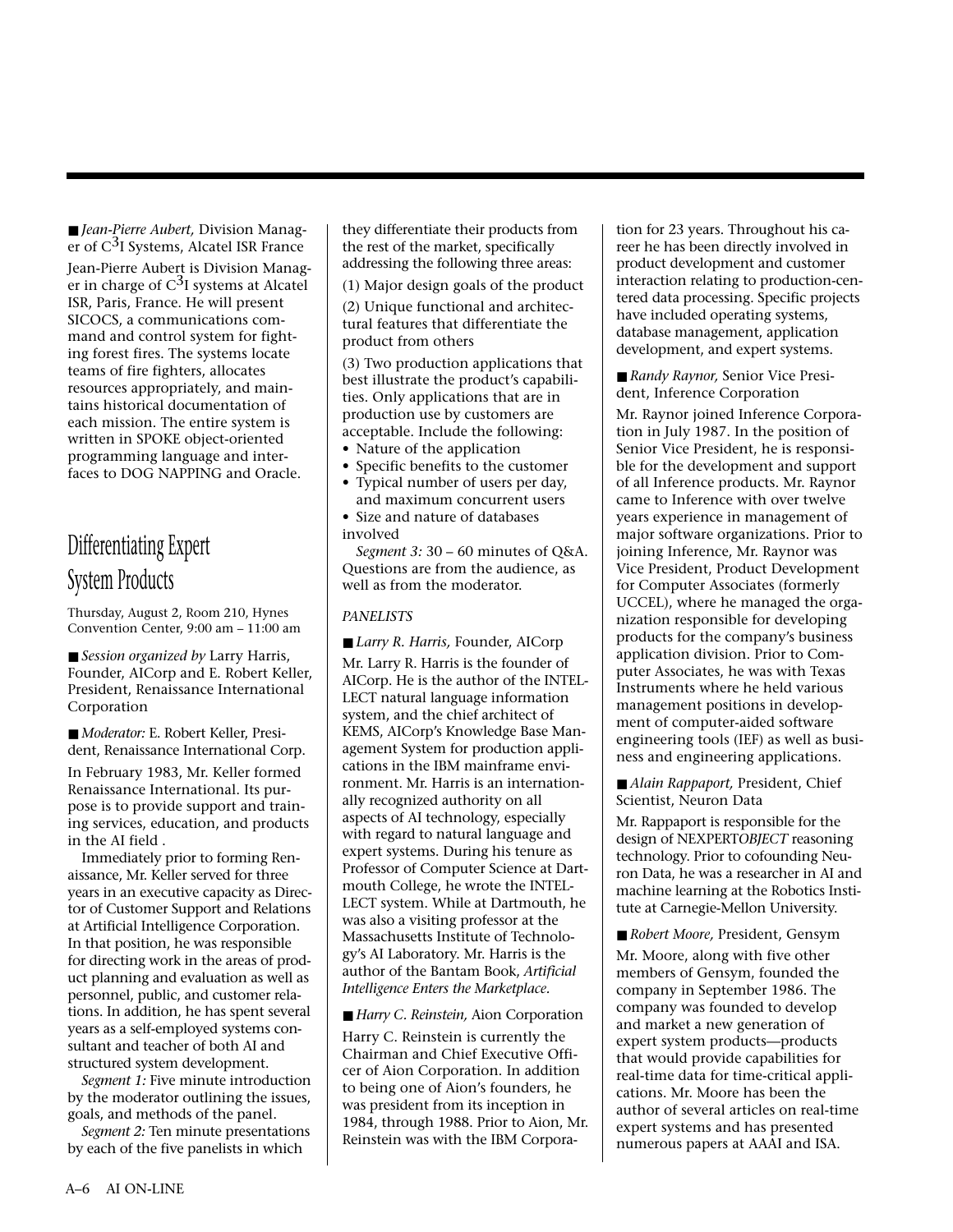# AI Versus Conventional Data Processing

Thursday, August 2, Room 210, Hynes Convention Center, 2:00 PM – 4:00 PM

*Session organized by* Keith Scovell, Manager, and Tim Holcomb, Senior Consultant, Andersen Consulting

■ *Moderator:* Bruce B. Johnson, Director of Research and Technology Services, Andersen Consulting

Mr. Johnson is Director of the Center for Strategic Technology and Research. He founded Andersen Consulting's AI practice in 1982. Mr. Johnson is actively involved in the research and development of knowledge-based applications, distributed decision-making platforms, and integrated humancomputer information systems.

This panel will provide an intelligent comparison between AI and conventional data-processing technologies as they relate to providing solutions to major business problems. During this session, each panelist will share their experiences and views on the two approaches and support their beliefs with example KBS applications. The session will cover such topics as assessing business opportunities, building a case for AI/conventional DP, and key benefits expected. Each issue will be supported by examples of how and why AI/conventional DP is applied to corporate business problems. Each panelist will present:

(1) Brief description of major KBS systems in use:

- Business problem(s) solved
- Reason for the selection of an AI solution

(2) Comparison of AI versus conventional data-processing approaches:

- Automation opportunities
- Development methodologies
- Examples of current conventions / systems which are solid candidates for AI applications.
- (3) Key benefits achieved:
- Reduction in system maintenance costs
- Reduction in development timeframe
- Improved operating efficiencies
- (4) Architectures for integration

#### *PANELISTS*

■ *Bradley C. Billetdeaux*, Senior Systems Analyst, Information and Communications Systems Department, Exxon Company, USA

Mr. Billetdeaux's team provides consulting and development services for ICBS and operations research applications. Integration and maintainability are issues when considering knowledge-based systems (KBS) for applications development. At Exxon Company, USA, the experience incorporating three KBS modules within a material inventory system provided valuable insight on how to address these issues. Procedures for cost estimating, staffing, documentation, and mainframe performance help to ensure that the potential benefits from using KBS are captured.

■ *Stanley Wozniak*, Manager, Knowledge Based Systems Department, MCI Communications Corporation

Mr. Wozniak's organization is responsible for applying advanced technologies to support MCI's strategic business objectives. Currently the KBS Department focuses its efforts on building intelligent front-ends to complex database applications in the sales and marketing, and the orderentry areas of MCI's business. Other projects include integrated network alarm management, strategic business modeling, and intelligent and integrated application environments.

Mr. Wozniak will discuss how his department is designing and integrating an AI-based software development life-cycle into a traditional one, MCI's corporate systems development methodology (CSDM).

■ *Dave Dean*, Systems Engineer, AI Lab Coordinator, Eastman Kodak The Eastman Kodak Company is utilizing a knowledge-based system approach to solving problems in many areas. Virtually hundreds of decision-tree based expert systems are in place, used by technicians to diagnose manufacturing machine related problems. Expert systems have been installed where conventional approaches were unsuccessful, such as in a warehouse picking operation, or installed in addition to a conventional approach, such as a product selection advisor that takes advantage of an existing mainframe database system. Kodak has experience in expert systems on a wide range of hardware / software platforms, as well as experience in other advanced computing technologies such as neural networks, object-oriented systems, and intelligent human/machine interfaces.

■ *Glen Galen*, Manager—AI Systems, Burlington Northern Railroad Information Systems

Burlington Northern Railroad has been involved in the development of artificial intelligence-based systems since April 1986, when Mr. Galen joined the corporation. A number of expert systems are now in use, running on both personal computers and engineering workstations. These fielded applications are in marketing, operations, accounting, and human resources. Burlington Northern also uses the mainframe-based AI tools, KBMS, and INTELLECT, and has developed prototype applications using that software.

■ *Ed Mahler*, Manager, Decision Support Systems and Artificial Intelligence, E. I. DuPont De Nemours & Co.

Mr. Mahler's organization is responsible for evaluating and applying decision-support technologies to support E. I. DuPont's corporate vision. E. I. DuPont has successfully fielded a number of AI/KBSs in a variety of fields. His discussion will center around business decision flow models: the role of transaction systems, decision-support systems, knowledge-based systems, and models in the decision-making process.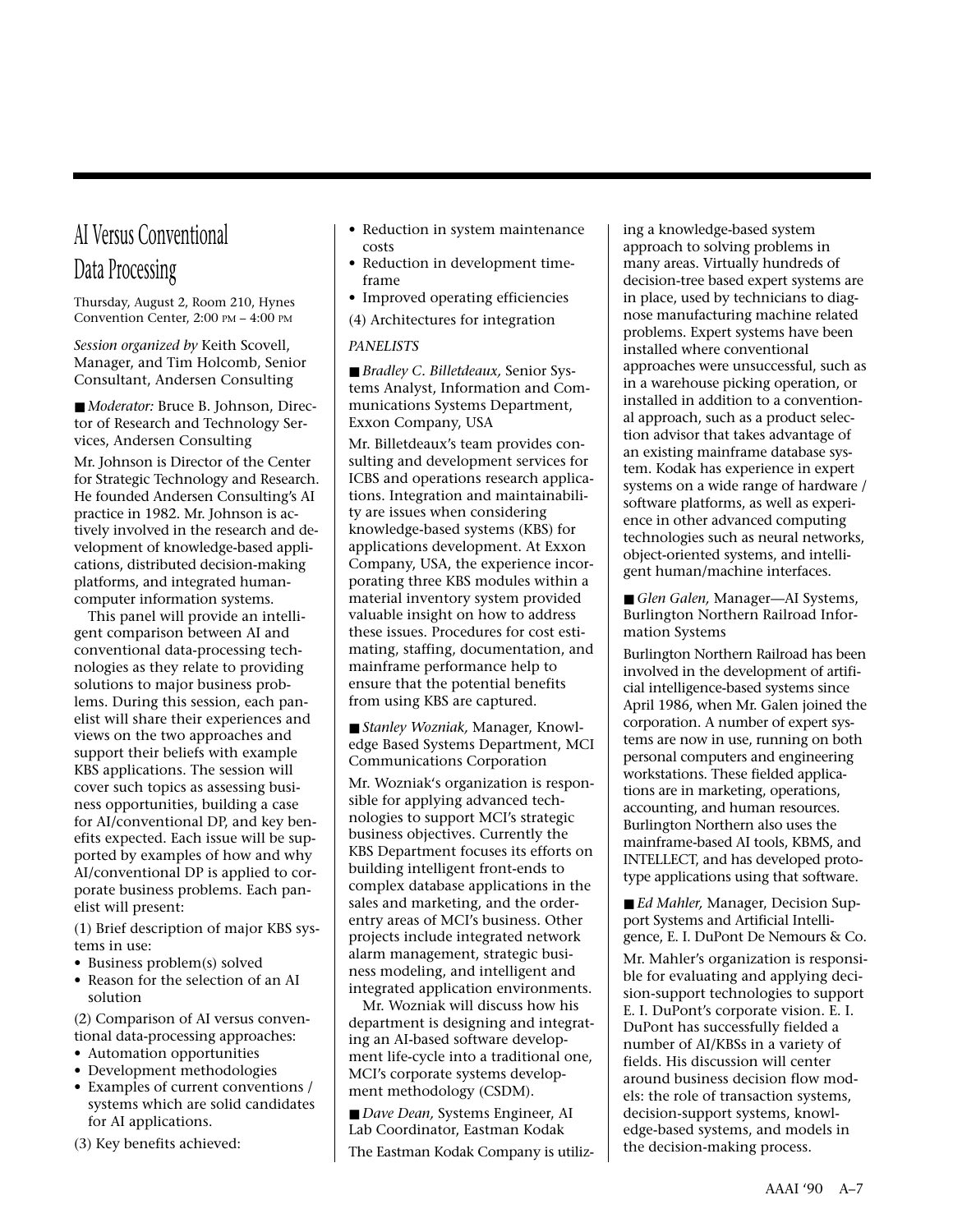# **General Information**

### **Admission**

Each conference attendee will receive a name badge upon registration. This badge is required for admittance to the technical, tutorial, exhibit, and workshop programs. Admittance to the tutorials is by TICKET ONLY.

SMOKING, DRINKING, AND EAT-ING ARE NOT ALLOWED IN ANY OF THE TECHNICAL, TUTORIAL, OR EXHIBIT SESSIONS.

#### **Baggage Claim**

There will be a baggage claim/check area at the Plaza level, Main Lobby in the Hynes Convention Center operated by ARA Leisure Services. Neither the AAAI nor the Hynes Convention Center accept liability for the loss or theft of any suitcase, briefcase, or other personal belongings brought to the site of AAAI-90.

#### **Banking/Currency Exchange**

The closest full service bank to the Hynes Convention Center is the Bank of Boston located on Prudential Plaza; the phone number is (617) 267-5261. Deak International provides currency exchange services at their location, 800 Boylston Street in the Prudential Plaza. Their hours are Monday—Friday 8:30 AM – 4:30 PM; Saturday 10:00 AM – 5:00 PM; Sunday 10:00 AM – 2:00 PM.

#### **Child Care**

Personal Touch provides child-care services in your hotel room. Cost is \$12.00 per hour for 1-3 children with a minimum of four (4) hours. Arrangements can be made to have the charges added to your hotel bill. Contact (617) 423-2556 for further details.

#### **Coffee Breaks**

Coffee breaks for the Technical Sessions will be held in the Hynes Convention Center, Boylston Street Hall, Level 2 and 3.

#### **Conference Program Schedule**

The program schedule begins on page A-14.

#### **Copiers**

The closest copying centers to the Hynes Convention Center are Sir Speedy at 827 Boylston Street, (617) 267-9711 (Hours: M – F, 8:30 AM – 5:00 PM; Sat., 10:00 AM – 5:00 PM), and Copy Cop at 815 Boylston Street, (617) 267-9267 (Hours: M – F 7:30 AM – 11:00 PM; Sat. 8:30 AM – 6:00 PM; Sun 12:00 PM – 8:00 PM).

#### **Digital Equipment Video**

An educational video about innovation in AI aimed at the secondary school level will be demonstrated in Room 312 of the Hynes Convention Center. It will be shown continuously Wednesday and Thursday, August 1-2 from  $8:30$  AM –  $6:00$  PM.

#### **Exhibit Entrance**

Conference attendees must be wearing their conference registration or exhibitor badge to enter the Exhibition or AI On-Line. Vendor-issued guest passes must be redeemed at the registration desk in Hall B. Further information regarding access to the Exhibition can be obtained from the Exhibitor Information Desk in front of Exhibition Hall C.

#### **Exhibit Program**

An important service to conference attendees is the Exhibit Program, to be held Tuesday, July 31 through Thursday, August 2. Hardware and software manufacturers, publishers, universities, and nonprofit organizations involved in artificial intelligence will display and demonstrate their current products, services, or research.

Once again AAAI has given complimentary booths to university and nonprofit research organizations to demonstrate current AI research. The AAAI would like to thank the major computer equipment suppliers for

donating equipment and technical support toward this demonstration program.

#### *LOCATION*

Hynes Convention Center, Hall C & D

#### *EXHIBIT HOURS*

Tuesday: 12:00 PM – 7:00 PM Wednesday: 10:00 PM – 6:00 PM Thursday: 10:00 PM – 5:00 PM

#### **Exhibitors**

The *AI Review* has a complete list of exhibitors, booth locations, and outline of products, services or research efforts. In addition, there are short articles submitted by exhibitors discussing technical aspects of their products or services. Extra copies of this review are available at the Exhibitor Information Desk.

#### **Food Outlets**

There is a cafeteria in the Hynes Convention Center, on the Plaza level, main corridor. It will be open during the conference.

#### **Handicapped Facilities**

The Hynes Convention Center and the Marriott Copley Place Hotel both have handicapped facilities. The Hynes Convention Center has elevators located in the North and South Rotundas connecting all three floors.

#### **Information Desk**

An information desk will be staffed during registration hours, Sunday through Friday, July 29 – August 3.

#### **List of Attendees**

A list of preregistered attendees of the conference will be available for review at the Registrar's Desk in the Hynes Convention Center, Hall B. Attendee lists will NOT be distributed.

#### **Message Center**

A message desk will be manned in the Hynes Convention Center, Hall B, during registration hours, and mes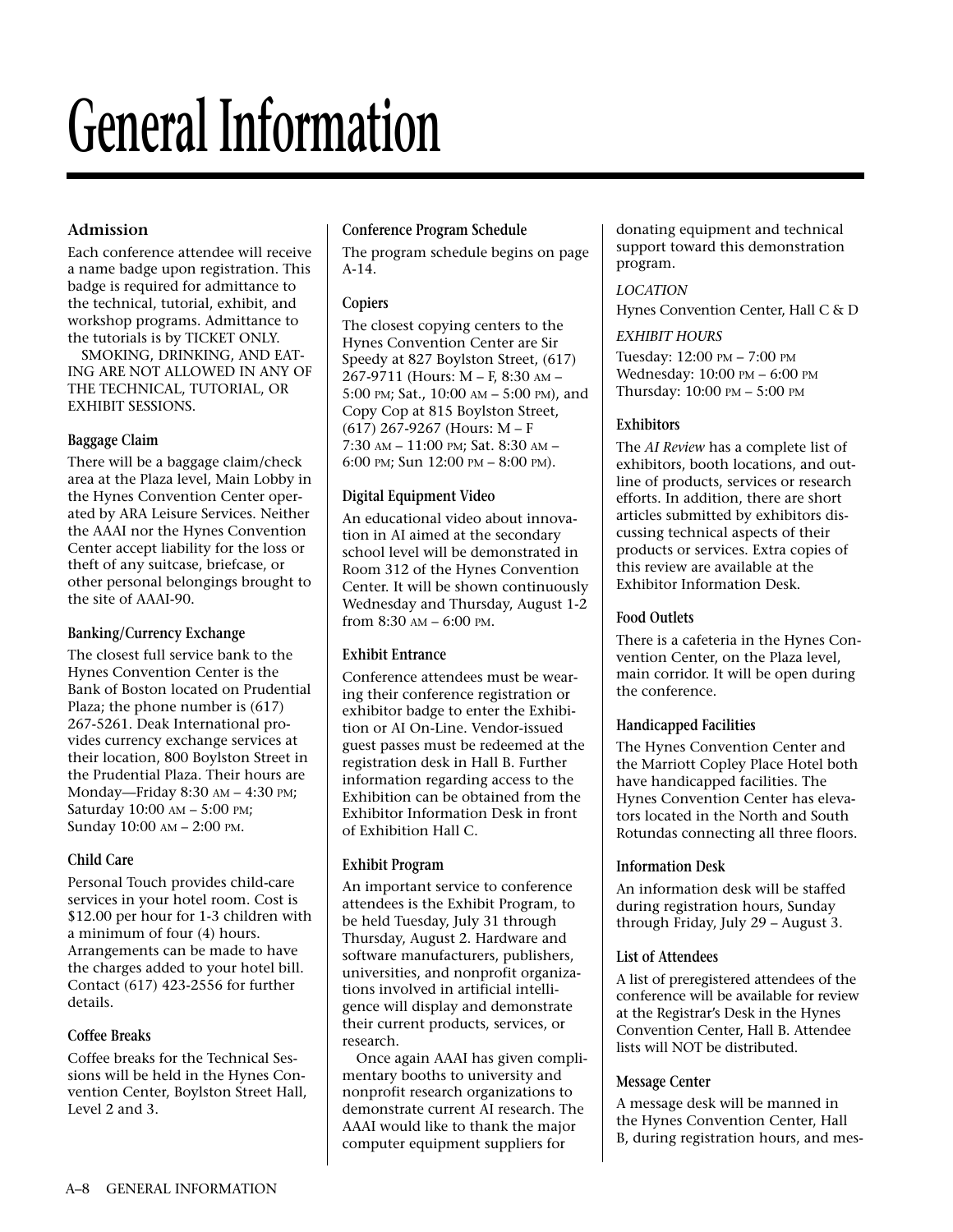sage terminals for sending and retrieving messages are located in Halls B, C, and D. The telephone number for leaving messages only is (617) 954-3333.

THERE IS NO MEANS OF PAGING CONFERENCE ATTENDEES. All phone messages can be retrieved from any message terminal in Hall B during registration hours or at the message terminals in the Exhibit Hall during exhibit hours. There will be no access to message terminals after hours. We suggest that hotel phone numbers be used as primary contact points.

#### **Parking**

Paid lots are available under the Prudential Towers adjacent to the Hynes Convention Center for \$14.00 per day and on Dalton Street across from the Sheraton at the Cheri Lot for \$10.00 per day.

#### **Press**

All members of the media are requested to register in the Press Room on the Plaza Level of the Hynes Convention Center, Room 108. Press badges will only be issued to individuals with approved credentials. The Press Room will be open for advance registration on Sunday, July 29 at 12:00 PM. During the conference the Press Room will be open during the following hours:

Sunday, July 29: 12:00 PM—5:00 PM Monday, July 30: 8:00 AM—5:00 PM Tuesday, July 31: 8:00 AM—5:00 PM Wednesday, August 1: 8:00 AM—5:00 PM Thursday, August 2: 8:00 AM—5:00 PM Friday, August 3: 8:00 AM—11:00 AM

A representative from the AAAI will be on duty during press-room hours to assist the members of the press and media.

#### **Press Conference**

A Press Lunch and Conference will be held on Tuesday, July 31, at 12:00 PM in Room 208 of the Hynes Convention Center.

#### **Proceedings**

Each registrant for the technical program will receive a ticket with the registration materials for one copy of the conference proceedings. The ticket may be redeemed at The MIT Press Proceedings counter, located in the Hynes Convention Center, Hall B, during registration hours, or at the AAAI Press / The MIT Press booth #306, located in Hall C, during exhibit hours. Proceedings can also be redeemed by mailing the ticket with your name and address to the MIT Press, 55 Hayward, Cambridge, MA 02142.

Extra proceedings may be purchased at the conference site at the above locations. THURSDAY, AUGUST 2, WILL BE THE LAST DAY TO PURCHASE EXTRA COPIES OF THE PROCEEDINGS AT THE CON-FERENCE SITE. Proceedings are also available at The MIT Press bookstore in Cambridge, MA.

#### **Public Telephones**

Pay telephones are located on all levels of the Hynes Convention Center and the Marriott Copley Place Hotel.

#### **Recording**

No audio or video recording is allowed in the TUTORIALS. Tapes of TECHNICAL sessions will be for sale in Hall B, Hynes Convention Center. A representative from First Tape Inc. will be available to take your order during regular registration hours, beginning Tuesday, July 31. Order forms are included with registration materials. Tapes may also be ordered by mail from

First Tape Incorporated 730 North LaSalle Street, Suite 200 Chicago, Illinois 60610.

#### **Registration**

Conference registration will take place in the Hynes Convention Center, Hall B, beginning Sunday July 29. Registration hours are:

Sunday, July 29: 7:30 AM—6:00 PM Monday, July 30: 7:30 AM—6:00 PM Tuesday, July 31: 7:30 AM—6:00 PM Wednesday, August: 1 7:30 AM—6:00 PM Thursday, August 2: 7:30 AM—6:00 PM Friday, August 3: 7:30 AM—11:30 AM

Only checks drawn on US banks, VISA, Mastercard, government purchase orders, and travelers' checks for US currency will be accepted. We cannot accept foreign currency or checks drawn on foreign banks.

#### **Speakers Ready Rooms**

Speakers Ready Rooms will be located on the second floor, Room 205 of the Hynes Convention Center. This room will have audio-visual equipment to assist speakers with their preparations. It is important that speakers utilize this room to organize their materials. The room will be open during the following hours: 8:00 AM – 5:00 PM Sunday, July 29 through Thursday, August 2, and 8:00 AM – 10:30 AM on Friday.

Invited Speakers are asked to come to Room 111 one day prior to their speech. Room 111 is located on the First Level of the Hynes Convention Center and the audio-visual team will be there from 9:00 AM – 12:00 PM every day.

#### **T-Shirt Sales**

T-shirts will be for sale in Hall B, Hynes Convention Center, during registration hours. Supplies are limited.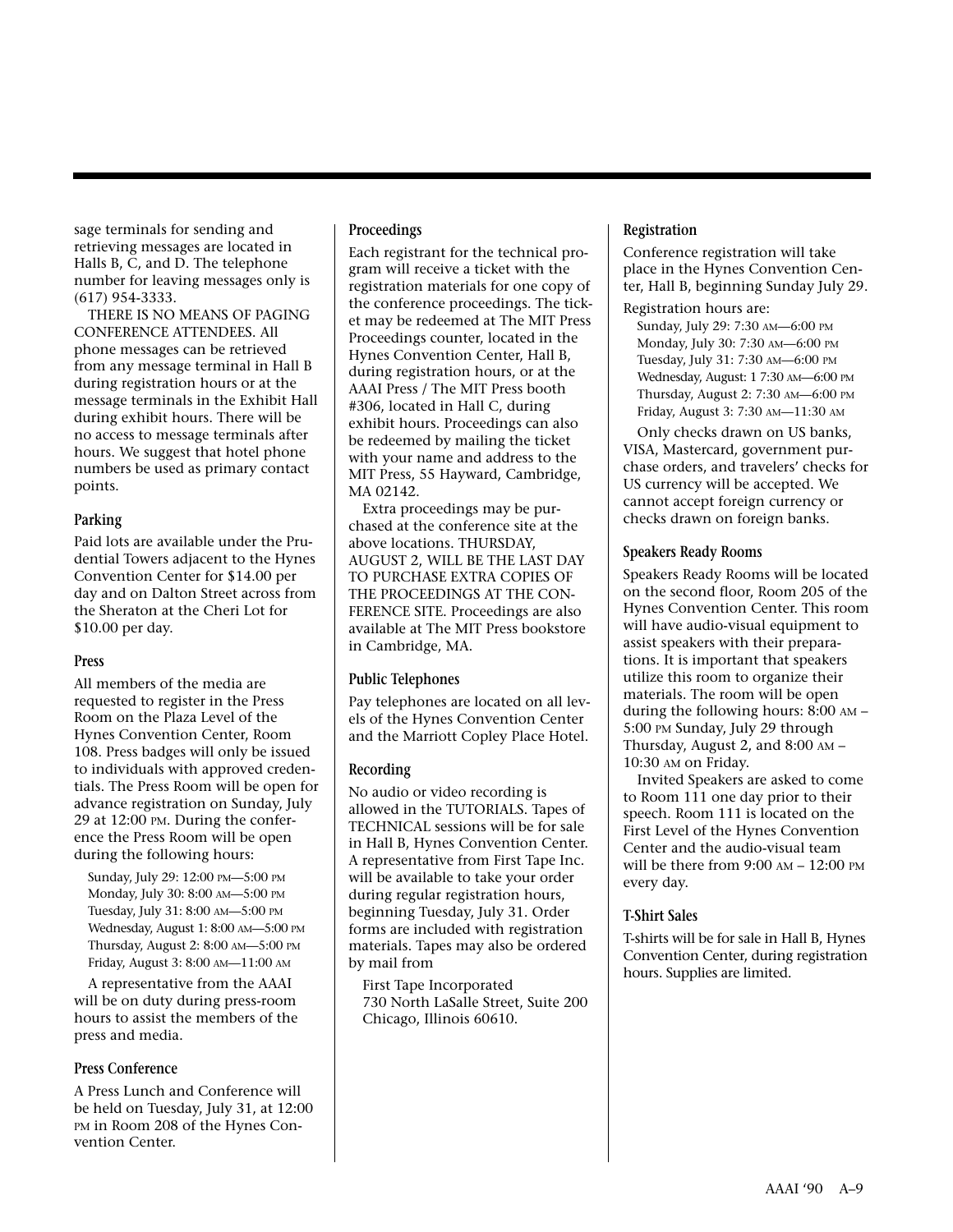#### **Transportation**

Custom Travel Consultants, the AAAI-90 travel agent, will be staffing the Transportation Desk in the Hynes Convention Center, Hall B, to assist with changes in travel plans.

#### *Air*

Northwest Airlines and Trans World Airlines (TWA) have been selected as official co-carriers for AAAI-90. If you wish to change your reservation, you may call Northwest directly at (800) 328-1111, and TWA directly at (800) 325-4933. Please remember to provide the AAAI-90 Conference Code number (NW) 17379, (TWA) B9912829 when you make your arrangements.

*Ground Transportation in Boston* The Massachusetts Bay Transportation Authority, commonly called "The T," services most of Boston. Hynes Conference Center can be reached by taking the Green Line to the Prudential or Auditorium stations. Cost at press time was \$0.75 for one direction.

#### **Tutorial Syllabi**

AAAI-90 Tutorial syllabi will NOT be available after tutorials.

#### **Volunteer Room**

Volunteer Headquarters, located on the Plaza Level of the Hynes Convention Center in Room 107, will be open Saturday, July 28.

# Special Meetings

#### **AAAI Annual Business Meeting**

The Annual Business Meeting will be held Wednesday, August 1, from 12:45 PM – 1:15 PM in the Hynes Auditorium.

#### **AAAI Conference Committee Meeting**

The AAAI Conference Committee breakfast meeting will be held Tuesday, July 31, at 7:30 AM in Room 300 (the Board Room), Level Three of the Hynes Convention Center.

#### **AAAI Executive Council Meeting**

The Executive Council Meeting will be held Monday, July 30, from 8:30 PM – 5:00 PM, in Room 300 (the Board Room), Level Three of the Hynes Convention Center.

#### **AAAI Press Editorial Board Meeting**

The AAAI Press Editorial Board will meet Wednesday, August 1, at 1:20 PM in Room 300 (the Board Room), Level Three of the Hynes Convention Center.

#### **AAAI Publication Committee Meeting**

The AAAI Publication Committee breakfast meeting will be held Thursday, August 2, at 7:30 AM in Room 300 (the Board Room), Level Three of the Hynes Convention Center.

#### **AI in Business Subgroup Meeting**

The AI in Business Subgroup Meeting will be held Tuesday, July 31, from 12:45 PM – 1:30 PM in Room 302 of the Hynes Convention Center.

#### **AI in Law Subgroup Meeting**

The AI in Law Subgroup Meeting will be held Thursday, August 2, from 12:45 PM – 1:30 PM in Room 302 of the Hynes Convention Center.

#### **AI in Manufacturing Subgroup Meeting**

The AI in Manufacturing Subgroup Meeting will be held Thursday, August 2, at 12:45 PM – 1:30 PM in Room 304/6 of the Hynes Convention Center.

#### **AI in Medicine Subgroup Meeting**

The AIM Subgroup Meeting will be held Tuesday, July 31, from 12:45 PM – 1:30 PM in Ballroom C of the Hynes Convention Center.

#### *AI Journal* **Editorial Board Meeting**

The *Artificial Intelligence Journal* Editorial Board breakfast meeting will be held Wednesday, August 1, at 7:00 AM in the Vineyard Room, Level Four, Marriott Copley Place.

#### **IJCAI Trustee's Meeting**

The IJCAI Trustee's Meeting will be held Friday, August 2, from 8:00 AM – 6:00 PM in the Vineyard Room, Level Four, Marriott Copley Place.

#### **Planning Meeting**

The *Knowledge Discovery in Databases* Planning Meeting will be held Thursday, August 2, in Hynes Convention Center, Room 208, from 10:00 AM – 12:30 PM. (Gregory Pietetsky-Shapiro.)

#### **Press Lunch and Conference**

A Press Lunch and Conference will be held Tuesday, July 31, at 12:00 PM in Room 208 of the Hynes Convention Center.

#### **SIGART Meeting**

The SIGART Meeting will be held Tuesday, July 31, from 12:45 PM – 1:30 PM in Room 304/6 of the Hynes Convention Center.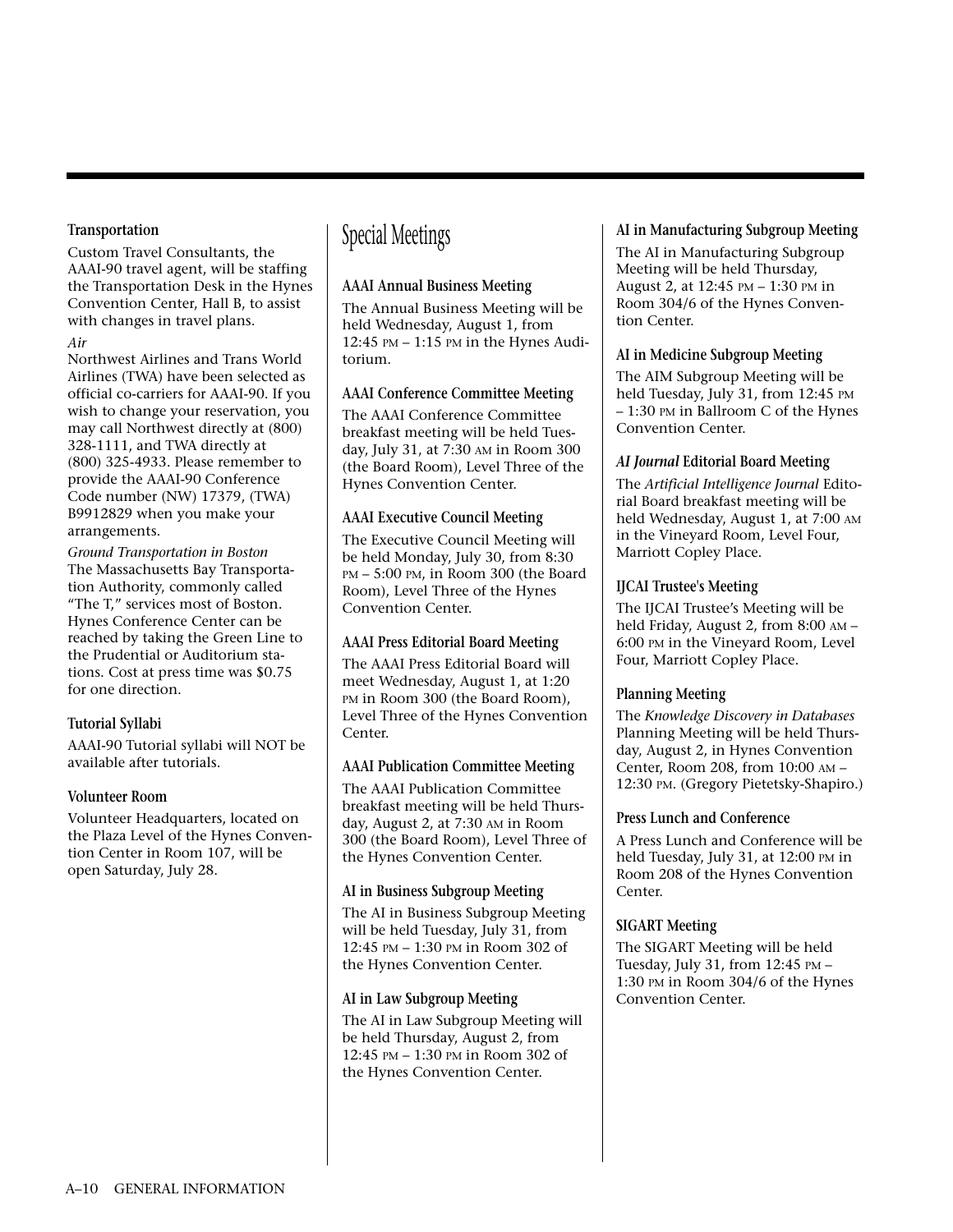# Alternative Activities

#### **Tuesday—Open Suite**

Initiative for Managing Knowledge Assets, Tuesday, July 31, 2:00 PM – 4:00 PM, Sheraton Boston Hotel, Suite 507/508. Jennifer Oshin, Carnegie Group

#### **Wednesday—Open Suite**

Initiative for Managing Knowledge Assets, Wednesday, August 1, 2:00 PM – 4:00 PM, Sheraton Boston Hotel, Suite 507/508. Jennifer Oshin, Carnegie Group

#### **Wednesday—Franz Forum**

Birds of a Feather Session—User group meeting/open discussion for the Franz product line including Allegro Common LISP and future products. Technical developers will be on hand. Wednesday, August 1, 3:00 PM – 4:00 PM, Hynes Convention Center, Room 208

#### **Thursday—Open Suite**

Initiative for Managing Knowledge Assets, Thursday, August 2, 2:00 PM – 4:00 PM, Sheraton Boston Hotel, Suite 507/508. Jennifer Oshin, Carnegie Group

Fourth Floor Map, Boston Marriot Copley-Place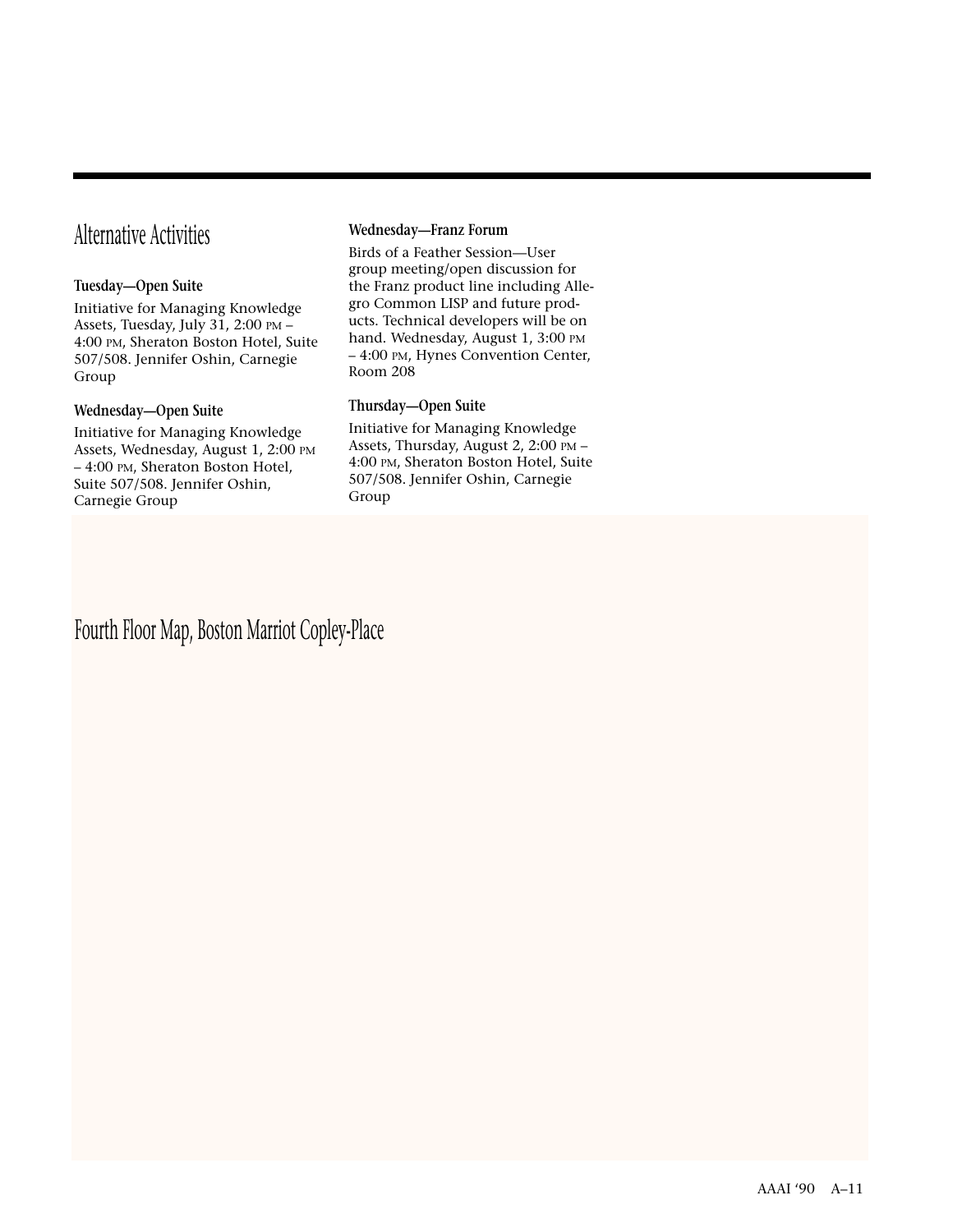# **Program**

# Sunday, July 29

**Conference Registration** 7:30 AM – 6:00 PM, Hall B, Hynes

◆**Tutorial Program** 2:00 PM – 6:00 PM

**Tutorial SP1: Basic Theory of Neural Networks** Geoffrey Hinton and Michael Jordan 2:00 PM—6:00 PM, Ballroom B, Hynes

**Tutorial SP2: Designing Natural Language Interfaces** Edwin Addison and Paul Nelson 2:00 PM—6:00 PM, Room 304/6, Hynes

**Tutorial SP3: Model-Based Diagnosis** Walter Hamscher and Peter Strauss 2:00 PM—6:00 PM, Room 302, Hynes

**Tutorial SP4: Constraint Reasoning: Theory and Applications** Sanjay Mittal and Bernard Nadel 2:00 PM—6:00 PM, Ballroom A, Hynes

**Tutorial SP5: Distributed Artificial Intelligence** Les Gasser and Jeffrey Rosenschein 2:00 PM—6:00 PM, Ballroom C, Hynes

# Monday, July 30

**Conference Registration** 7:30 AM – 6:00 PM, Hall B, Hynes

**AAAI Executive Council Meeting** 8:30 AM – 5:00 PM, Room 300, Hynes

◆**Tutorial Program** 9:00 AM – 6:00 PM

**Tutorial MA1: Applying Neural Network Technologies** David Touretzky and Yann Le Cun 9:00 AM – 1:00 PM, Ballroom A, Hynes

#### **Tutorial MA2: Real-Time Knowledge-Based Systems** Thomas Laffey, Cynthia Pickering, and N. S. Sridharan 9:00 AM – 1:00 PM, Ballroom C, Hynes

**Tutorial MA3: Current Approaches to Natural Language Semantics** Graeme Hirst and Chrysanne DiMarco 9:00 AM – 1:00 PM, Room 302, Hynes

**Tutorial MA4: Developing and Managing Expert Systems in Business and Industry** David Prerau and Earl Sacerdoti 9:00 AM – 1:00 PM, Ballroom B, Hynes

**Tutorial MA5: Truth Maintenance Systems** Ken Forbus and Johan de Kleer 9:00 AM – 1:00 PM, Room 304/6, Hynes

**Tutorial MP1: Principles and Practice of Knowledge Acquisition** Thomas Gruber and Mark Musen 2:00 PM – 6:00 PM, Ballroom C, Hynes

**Tutorial MP2: Introduction to Hypertext and Hypermedia** Jakob Nielsen and Gerhard Fischer 2:00 PM – 6:00 PM, Ballroom B, Hynes

**Tutorial MP3: Evaluating Knowledge Engineering Tools** Tod Loofbourrow and Randy Davis 2:00 PM – 6:00 PM, Room 304/6, Hynes

**Tutorial MP4: Building Blackboard Applications** Daniel Corkill and Rajendra Dodhiawala 2:00 PM – 6:00 PM, Ballroom A, Hynes

**Tutorial MP5: Case-Based Reasoning** Janet Kolodner and Chris Riesbeck 2:00 PM – 6:00 PM, Room 302, Hynes

# Tuesday, July 31

**Conference Registration** 7:30 AM – 6:00 PM, Hall B, Hynes

**AAAI Conference Committee Meeting** 7:30 AM, Room 300, Hynes

▲**Plenary Addresses** 8:30 AM – 10:30 AM, Hynes Auditorium

**Introduction** Raj Reddy, Past President, AAAI

**AAAI Presidential Address: "Dimensions of Interaction"** Daniel G. Bobrow, Xerox Palo Alto Research Center

**Why Is It So Hard Moving AI to Reality?** *Invited Speaker:* Samuel Fuller, Vice President, Research, Digital Equipment Corporation

**Break** 10:30 AM – 11:00 AM

◆**Invited Talk** 11:00 AM – 12:40 PM, Hynes Auditorium

## **The Future of**

**Knowledge Representation** *Speaker:* Ronald J. Brachman, AT&T Bell Laboratories

Knowledge Representation (KR) has traditionally been thought of as the heart of AI. Anyone who has ever built an expert system, a natural language system—almost any AI system at all—has had to tackle the problem of representing its knowledge of the world. Despite its ubiquity, for most of AI's history KR has been a backstage activity. But in the 1980s it emerged as a field unto itself, with its own burgeoning literature and its own conference. Along with this growth, the last decade has seen major changes in KR methodology, many important technical contributions, and some dramatic challenges to the basic assumptions of the field. We will survey some of these developments, and then speculate about some of the equally interesting changes that appear on the horizon. We will also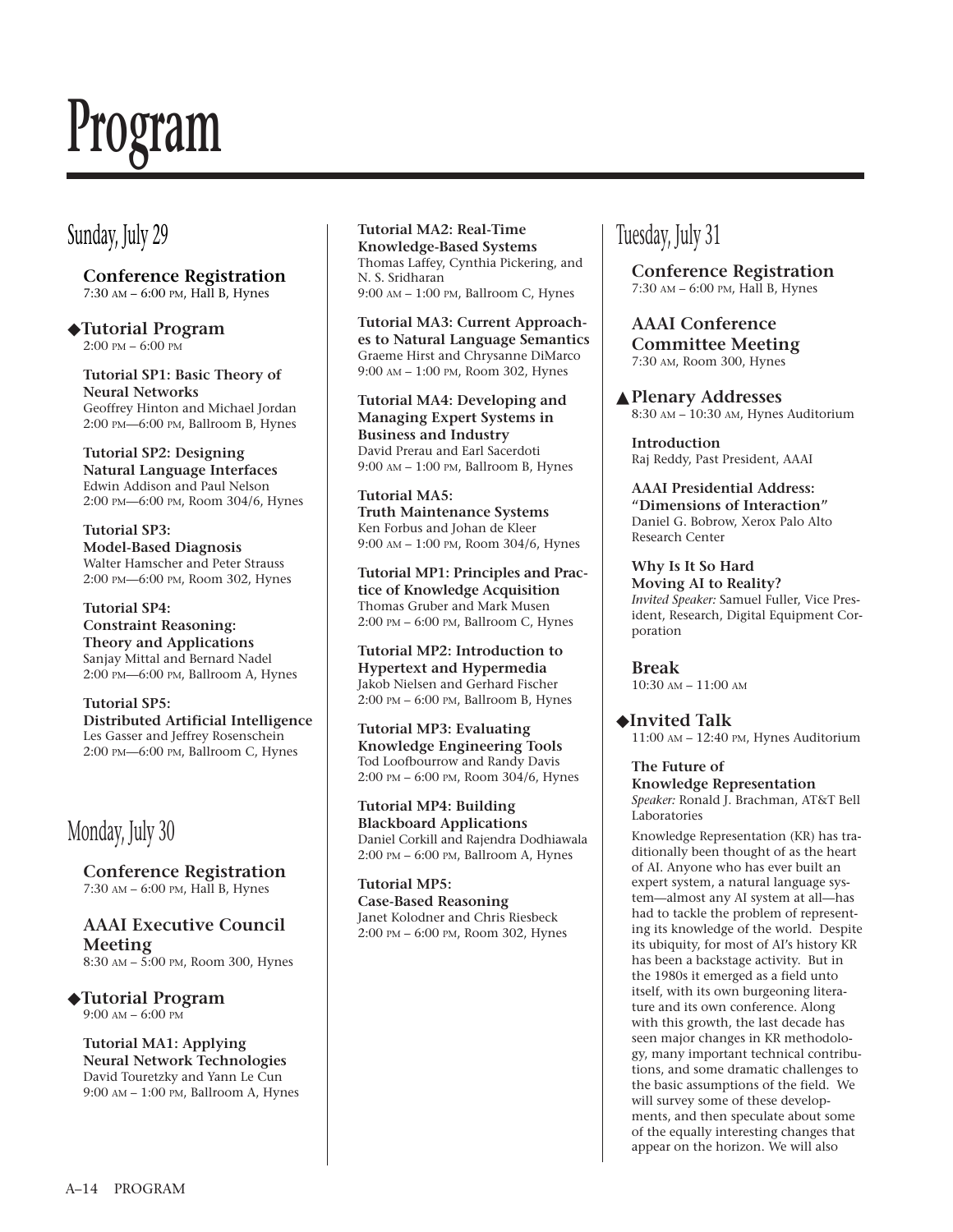look at some of the critical problems facing KR research in the near future, both technical and sociological.

# ■ **Technical Sessions**

11:00 AM – 12:40 PM

#### *Automated Reasoning: Distributed and Parallel Systems*

Session Chair: Tom Dean 11:00 AM – 12:40 PM, Ballroom A, Hynes

**A Hierarchical Protocol for Coordinating Multiagent Behaviors** Edmund H. Durfee and Thomas A. Montgomery, University of Michigan 11:00 AM – 11:25 AM, Ballroom A, Hynes

#### **An Organizational Approach to Adaptive Production Systems**

Toru Ishida and Makoto Yokoo, NTT Communications and Information Processing Laboratories; Les Gasser, University of Southern California 11:25 AM – 11:50 AM, Ballroom A, Hynes

## **A Parallel Asynchronous**

**Distributed Production System** James G. Schmolze and Suraj Goel, Tufts University 11:50 AM – 12:15 PM, Ballroom A, Hynes

#### **The Design of a Marker Passing Architecture**

**for Knowledge Processing** Wing Lee and Dan Moldovan, University of Southern California 12:15 PM – 12 40 PM, Ballroom A, Hynes

#### *Machine Learning: Knowledge-Based Inductive Learning I*

Session Chair: Devika Subramanian 11:00 AM – 12:40 PM, Ballroom B, Hynes

#### **On Analytical and Similarity-Based Classification**

Marc Vilain, Phyllis Koton, and Melissa P. Chase, The MITRE Corporation 11:00 AM – 11:25 AM, Ballroom B, Hynes

#### **Learning from Textbook Knowledge: A Case Study**

William W. Cohen, Rutgers University 11:25 AM – 11:50 AM, Ballroom B, Hynes **Changing the Rules: A Comprehensive Approach to Theory Refinement** Dirk Ourston and Raymond J. Mooney, University of Texas 11:50 AM – 12:15 PM, Ballroom B, Hynes

**Theory Reduction, Theory Revision, and Retranslation** Allen Ginsberg, AT&T Bell Laboratories 12:15 PM – 12:40 PM, Ballroom B, Hynes

#### *Qualitative Reasoning: Reasoning with Multiple Models*

Session Chair: Brian Falkenhainer 11:00 AM – 12:40 PM, Ballroom C, Hynes

#### **Qualitative Reasoning with Microscopic Theories** Shankar A. Rajamoney and Sang Hoe Koo, University of Southern California 11:00 AM – 11:25 AM, Ballroom C, Hynes

**Shifting Ontological Perspectives in Reasoning about Physical Systems** Zheng-Yang Liu and Arthur M. Farley, University of Oregon 11:25 AM – 11:50 AM, Ballroom C, Hynes

**Approximation Reformulations** Daniel Weld, University of Washington 11:50 AM – 12:15 PM, Ballroom C, Hynes

**Finding the Average Rates of Change in Repetitive Behavior**  Alexander Yeh, Massachusetts Institute of Technology 12:15 PM – 12:40 PM, Ballroom C, Hynes

#### *Cognitive Modeling: Case-Based Reasoning* Session Chair: Kevin Ashley

11:00 AM – 12:40 PM, Room 304/6, Hynes

**Distributed Cases for Case-Based Reasoning: Facilitating Use of Multiple Cases** Michael Redmond, Georgia Institute of Technology 11:00 AM – 11:25 AM, Room 304/6, Hynes

**Integrating Planning and Acting in a Case-Based Framework** Kristian J. Hammond and Timothy Converse, University of Chicago 11:25 AM – 11:50 AM, Room 304/6, Hynes **A Method of Calculating the Measure of Salience in Understanding Metaphors** Makoto Iwayama, Takenobu Tokunaga, and Hozumi Tanaka, Tokyo Institute of Technology 11:50 AM – 12:15 PM, Room 304/6, Hynes

## **Validated Retrieval in**

**Case-Based Reasoning** Evangelos Simoudis and James Miller, Brandeis University and Digital Equipment Corporation 12:15 PM – 12:40 PM, Room 304/6, Hynes

#### ■ **Exhibits**

12:00 PM – 7:00 PM, Hall C & D, Hynes

**Press Lunch and Conference** 12:00 PM, Room 208, Hynes

**Lunch** 12:40 PM – 2:00 PM

**Subgroup Meetings** 12:45 PM – 1:30 PM

**AI in Business Subgroup Meeting** 12:45 PM – 1:30 PM, Room 302, Hynes

**AI in Medicine Subgroup Meeting** 12:45 PM – 1:30 PM, Ballroom C, Hynes

**SIGART Meeting** 12:45 PM – 1:30 PM, Room 304/6, Hynes

## ■ **AI-On-Line**

2:00 PM – 4:00 PM, Room 210, Hynes

#### **Six Companies Reveal Results of Expert Systems Successes**

*Organized* by Chuck Williams, Inference Corporation and Frank Angrisani, Sun America Financial. *Moderator:* Frank Angrisani, President, Sun America Financial. *Panelists:* Larry Tieman, American Airlines; Don McKay, American President Companies, Roger Jambor, Dun & Bradstreet; John Woods, Ford Motor; Jim Euchner, Nynex; Rich Levine, Sun America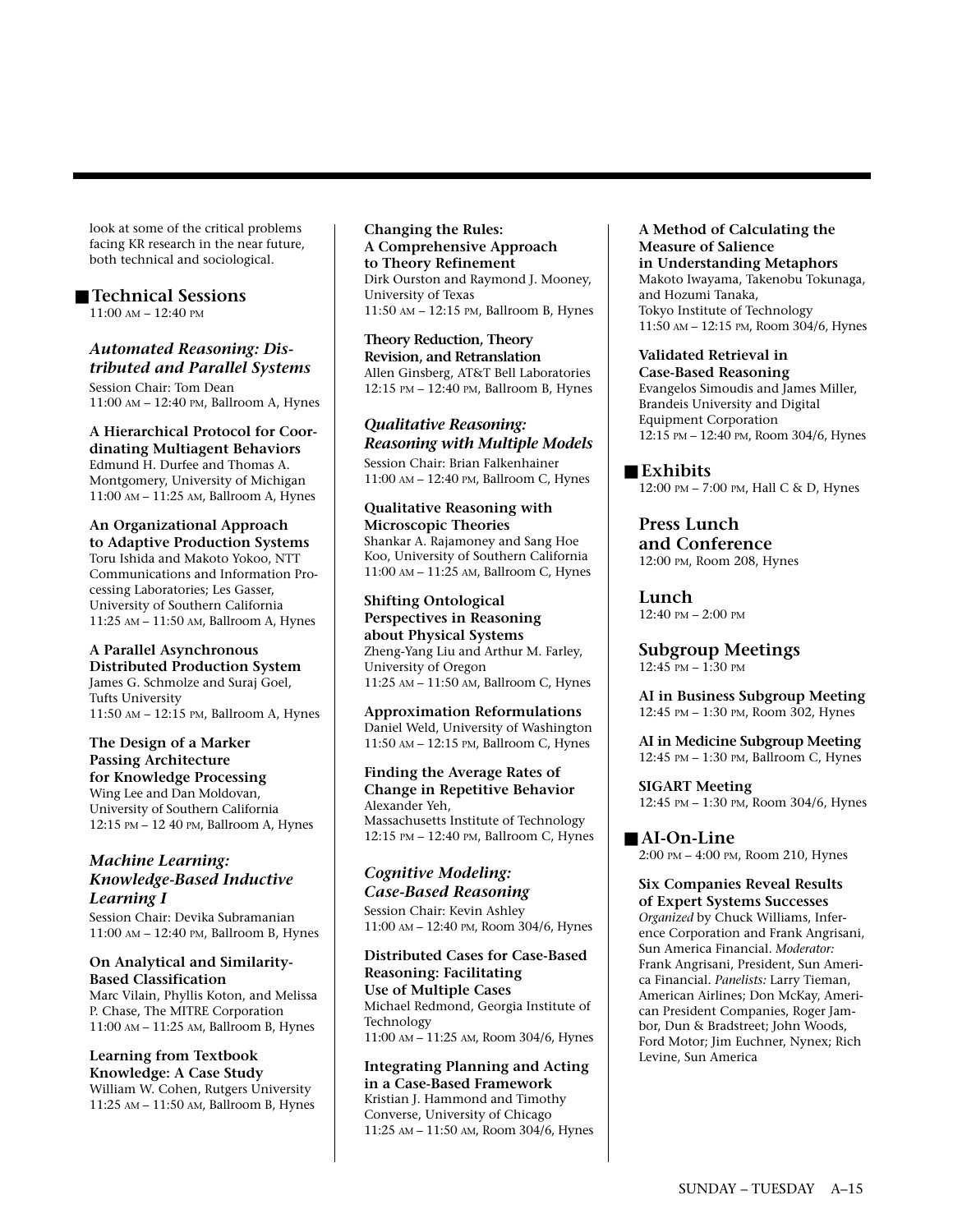#### ◆**Invited Panel**

2:10 PM – 3:50 PM, Hynes Auditorium

#### **AI & Software Engineering— Will the Twain Ever Meet?**

*Moderator:* Robert Balzer, University of Southern California–ISI. *Panelists:* Richard Fikes, Price Waterhouse; Mark Fox, Carnegie Mellon University; John McDermott, Digital Equipment Corporation; Elliot Soloway, University of Michigan

#### ■ **Technical Sessions**

2:10 PM – 3:50 PM

#### *Natural Language: Discourse*

Session Chair: Cecile Paris 2:10 PM – 3:50 PM, Ballroom A, Hynes

#### **PRAGMA—A Flexible**

**Bidirectional Dialogue System** John M. Levine, Univ. of Cambridge 2:10 PM – 2:35 PM, Ballroom A, Hynes

#### **Accent and Discourse Context: Assigning Pitch Accent in Synthetic Speech** Julia Hirschberg, AT&T Bell Laboratories 2:35 PM – 3:00 PM, Ballroom A, Hynes

**Structure of Perspectivity: A Case of Japanese Reflexive Pronoun "zibun"** Yasuhiro Katagiri, NTT Basic Research Laboratories 3:00 PM – 3:25 PM, Ballroom A, Hynes

#### **Logical Task Modeling for Man-Machine Dialogue** M. D. Sadek, Centre National d'Etudes des Télécommunications 3:25 PM – 3:50 PM, Ballroom A, Hynes

#### *Machine Learning: Connectionist Methods*

Session Chair: Doug Fisher 2:10 PM – 3:50 PM, Ballroom B, Hynes

#### **Refinement of Approximate Domain Theories by Knowledge-Based Artificial Neural Networks** Geoffrey G. Towell, Jude W. Shavlik, and Michiel O. Noordewier, University of Wisconsin

2:10 PM – 2:35 PM, Ballroom B, Hynes

**Empirical Studies on the Speed of Convergence of Neural Network Training Using Genetic Algorithms** Hiroaki Kitano, Carnegie Mellon Univ. 2:35 PM – 3:00 PM, Ballroom B, Hynes

#### **A Hybrid Connectionist, Symbolic Learning System** Lawrence O. Hall and Steve G. Romaniuk, University of South Florida 3:00 PM – 3:25 PM, Ballroom B, Hynes

#### **Explaining Temporal-Differences to Create Useful Concepts for Evaluating States**

Richard C. Yee, Sharad Saxena, Paul E. Utgoff, and Andrew G. Barto, University of Massachusetts 3:25 PM – 3:50 PM, Ballroom B, Hynes

#### *Knowledge Representation: Causality and Introspection*

Session Chair: Peter Ladkin 2:10 PM – 3:50 PM, Ballroom C, Hynes

#### **Causal Theories for Nonmonotonic Reasoning** Hector Geffner, IBM T. J. Watson Research Center 2:10 PM – 2:35 PM, Ballroom C, Hynes

**A Circumscriptive Theory for Causal and Evidential Support** Eunok Paek, Stanford University 2:35 PM – 3:00 PM, Ballroom C, Hynes

**A Formal Theory of Multiple Agent Nonmonotonic Reasoning** Leora Morgenstern, IBM T. J. Watson Research Center 3:00 PM – 3:25 PM, Ballroom C, Hynes

#### **Decidable Reasoning in First-Order Knowledge Bases with Perfect Introspection** Gerhard Lakemeyer, Univ. of Toronto 3:25 PM – 3:50 PM, Ballroom C, Hynes

#### *Automated Reasoning: Truth Maintenance Systems*

Session Chair: Jon Doyle 2:10 PM – 3:50 PM, Room 304/6, Hynes

**Exploiting Locality in a TMS** Johan de Kleer, Xerox Palo Alto Research Center 2:10 PM – 2:35 PM, Room 304/6, Hynes

#### **Computing Stable Models by Using the ATMS** Kave Eshghi, Hewlett-Packard Laboratories 2:35 PM – 3:00 PM, Room 304/6, Hynes

#### **Computing the Extensions of Autoepistemic and Default Logics with a Truth Maintenance System** Ulrich Junker, GMD; Kurt Konolige, SRI International 3:00 PM – 3:25 PM, Room 304/6, Hynes

**Maintaining Consistency in a Stratified Production System Program** Louiqa Raschid, University of Maryland 3:25 PM – 3:50 PM, Room 304/6, Hynes

**Break** 3:50 PM – 4:40 PM

#### ◆**Invited Talk**

4:40 PM – 6:20 PM, Hynes Auditorium

#### **Probably Approximately Correct Learning**

*Speaker:* David Haussler, University of California at Santa Cruz

This talk surveys recent theoretical results on the efficiency of machine learning algorithms. The main tool described is the notion of Probably Approximately Correct (PAC) learning, introduced by Valiant in 1984. In the first part of the talk, PAC learning is defined and some examples and simple theorems are given. In the second part, recent extensions and modifications of this model are outlined. These include distribution specific results, learning with queries, noise models, learning multi-valued functions (including real and vector-valued functions), and incremental learning.

#### ■ **Technical Sessions** 4:40 PM – 6:20 PM

## *Automated Reasoning: Distributed Artificial Intelligence*

Session Chair: Bruce D'Ambrosio 4:40 PM – 6:20 PM, Ballroom A, Hynes

#### **On Acting Together**

Hector J. Levesque and José H. T. Nunes, University of Toronto; Philip R. Cohen, SRI International 4:40 PM – 5:05 PM, Ballroom A, Hynes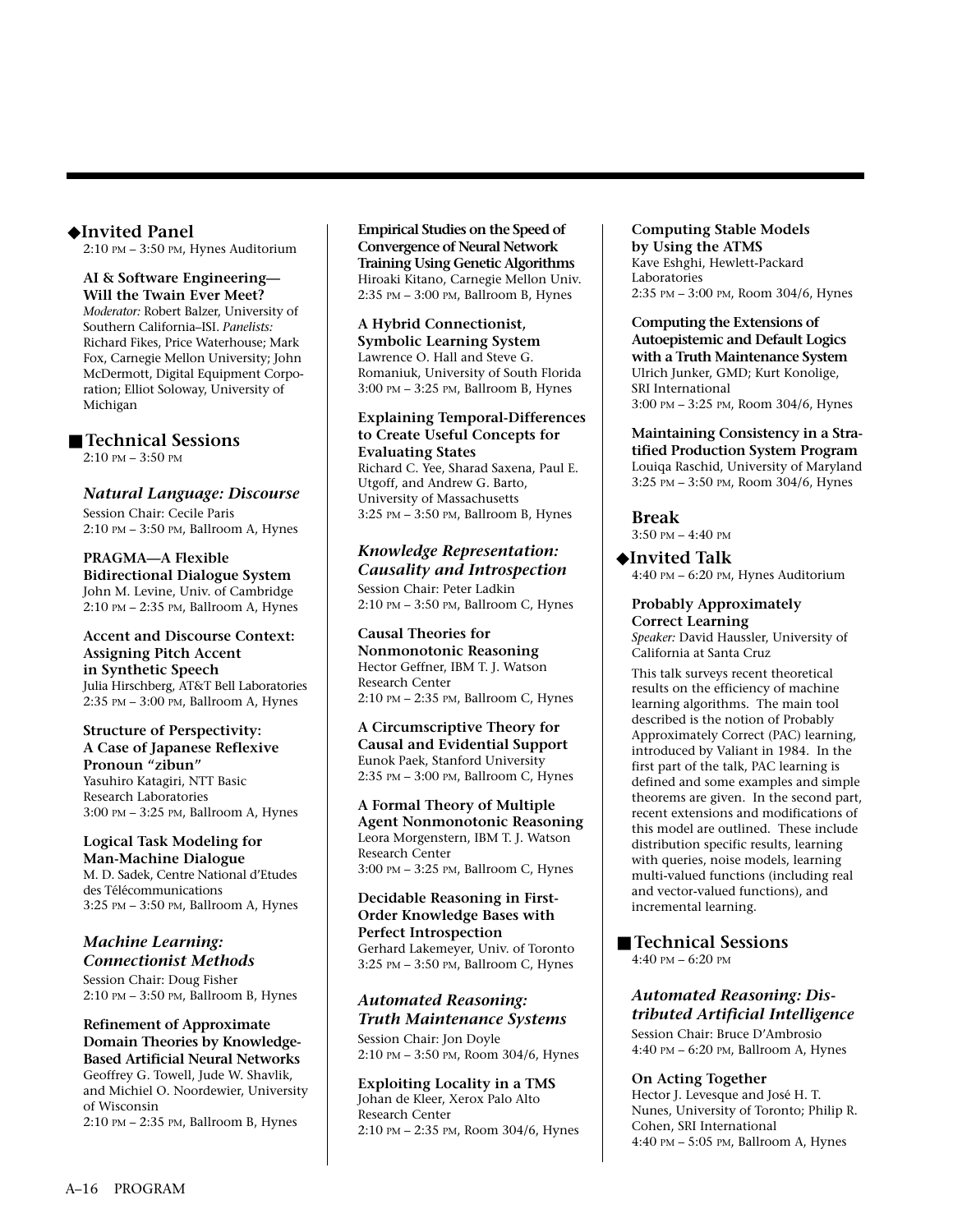#### **Distributed Truth Maintenance**

David Murray Bridgeland and Michael N. Huhns, Microelectronics and Computer Technology Corporation 5:05 PM – 5:30 PM, Ballroom A, Hynes

#### **DARES: A Distributed Automated REasoning System**

S. E. Conry, D. J. MacIntosh and R. A. Meyer, Clarkson University 5:30 PM – 5:55 PM, Ballroom A, Hynes

## **Negotiation and Conflict Resolution in Non-**

**Cooperative Domains** Gilad Zlotkin and Jeffrey S. Rosenschein, Hebrew University 5:55 PM – 6:20 PM, Ballroom A, Hynes

#### *Knowledge Acquisition and Expert Systems Design Methodologies*

Session Chair: Ramesh Patil 4:40 PM – 6:20 PM, Ballroom B, Hynes

#### **Establishing the Coherence of an Explanation to Improve Refinement of an Incomplete Knowledge Base** Young-Tack Park and David C. Wilkins, University of Illinois 4:40 PM – 5:05 PM, Ballroom B, Hynes

**An Experiment in Direct Knowledge Acquisition** Peter W. Mullarkey, Schlumberger Laboratory for Computer Science 5:05 PM – 5:30 PM, Ballroom B, Hynes

#### **A Design Based Approach to Constructing Computational Solutions to Diagnostic Problems**

D. Volovik, I. A. Zaulkernan, P. E. Johnson, University of Minnesota; C. E. Matthews, IBM Corporation 5:30 PM – 5:55 PM, Ballroom B, Hynes

#### **Parametric Engineering Design Using Constraint-Based Reasoning** Niall Murtagh and Masamichi Shimura, Tokyo Institute of Technology 5:55 PM – 6:20 PM, Ballroom B, Hynes

#### *Knowledge Representation: Temporal and Spatial Reasoning*

Session Chair: Reid Simmons 4:40 PM – 6:20 PM, Ballroom C, Hynes

**Reasoning about Qualitative Temporal Information** Peter van Beek, University of Waterloo 4:40 PM – 5:05 PM, Ballroom C, Hynes

**Weak Representations of Interval Algebras** Gérard Ligozat, Université Paris XI 5:05 PM – 5:30 PM, Ballroom C, Hynes

**A Qualitative Model for Space** Amitabha Mukerjee and Gene Joe, Texas A&M University 5:30 PM – 5:55 PM, Ballroom C, Hynes

#### **Solving Geometric Constraint Systems** Glenn A. Kramer, University of Sussex and Schlumberger Laboratory for Computer Science 5:55 PM – 6:20 PM, Ballroom C, Hynes

#### *Automated Reasoning: Search*

Session Chair: Richard Korf 4:40 PM – 6:20 PM, Room 304/6, Hynes

**Path-Focused Duplication: A Search Procedure for General Matings** Sunil Issar, Carnegie Mellon University 4:40 PM – 5:05 PM, Room 304/6, Hynes

#### **Consistent Linear Speedups to a First Solution in Parallel State-Space Search**

Vikram A. Saletore and L. V. Kalé, Univ. of Illinois at Urbana-Champaign 5:05 PM – 5:30 PM, Room 304/6, Hynes

**Iterative Broadening** Matthew L. Ginsberg and William D. Harvey, Stanford University 5:30 PM – 5:55 PM, Room 304/6, Hynes

**Search Lessons Learned from Crossword Puzzles** Matthew L. Ginsberg, Michael Frank, Michael P. Halpin, and Mark C. Torrance, Stanford University 5:55 PM – 6:20 PM, Room 304/6, Hynes

**Reception** 7:00 PM – 9:00 PM, Marriott Grand Ballroom

# Wednesday, August 1

**Conference Registration** 7:30 AM – 6:00 PM, Hall B, Hynes

## *The Artificial Intelligence Journal* **Editorial Board**

7:00 AM, Vineyard Room, Marriott Copley Place

◆**Invited Talk** 8:30 AM – 10:10 AM, Hynes Auditorium

**Rationality and Its Roles in Reasoning** *Speaker:* Jon Doyle, Massachusetts Institute of Technology

The economic theory of rationality promises to equal mathematical logic in its importance for the mechanization of reasoning. We survey the growing literature on how the basic notions of probability, utility, and rational choice, coupled with practical limitations on information and resources, influence the design and analysis of reasoning and representation systems.

#### ■ **Technical Sessions**

8:30 AM – 10:10 AM

#### *Intelligent Multimedia Interfaces*

Session Chair: Bob Neches 8:30 AM – 10:10 AM, Ballroom A, Hynes

# **Understanding Natural**

**Language with Diagrams** Gordon S. Novak Jr., University of Texas at Austin and William C. Bulko, IBM Corporation 8:30 AM – 8:55 AM, Ballroom A, Hynes

**Avoiding Unwanted Conversational Implicatures in Text and Graphics** Joseph Marks and Ehud Reiter, Harvard University 8:55 AM – 9:20 AM, Ballroom A, Hynes

**Pointing: A Way Toward Explanation Dialogue** Johanna D. Moore, University of Pittsburgh; William R. Swartout, USC–Information Science Institute 9:20 AM – 9:45 AM, Ballroom A, Hynes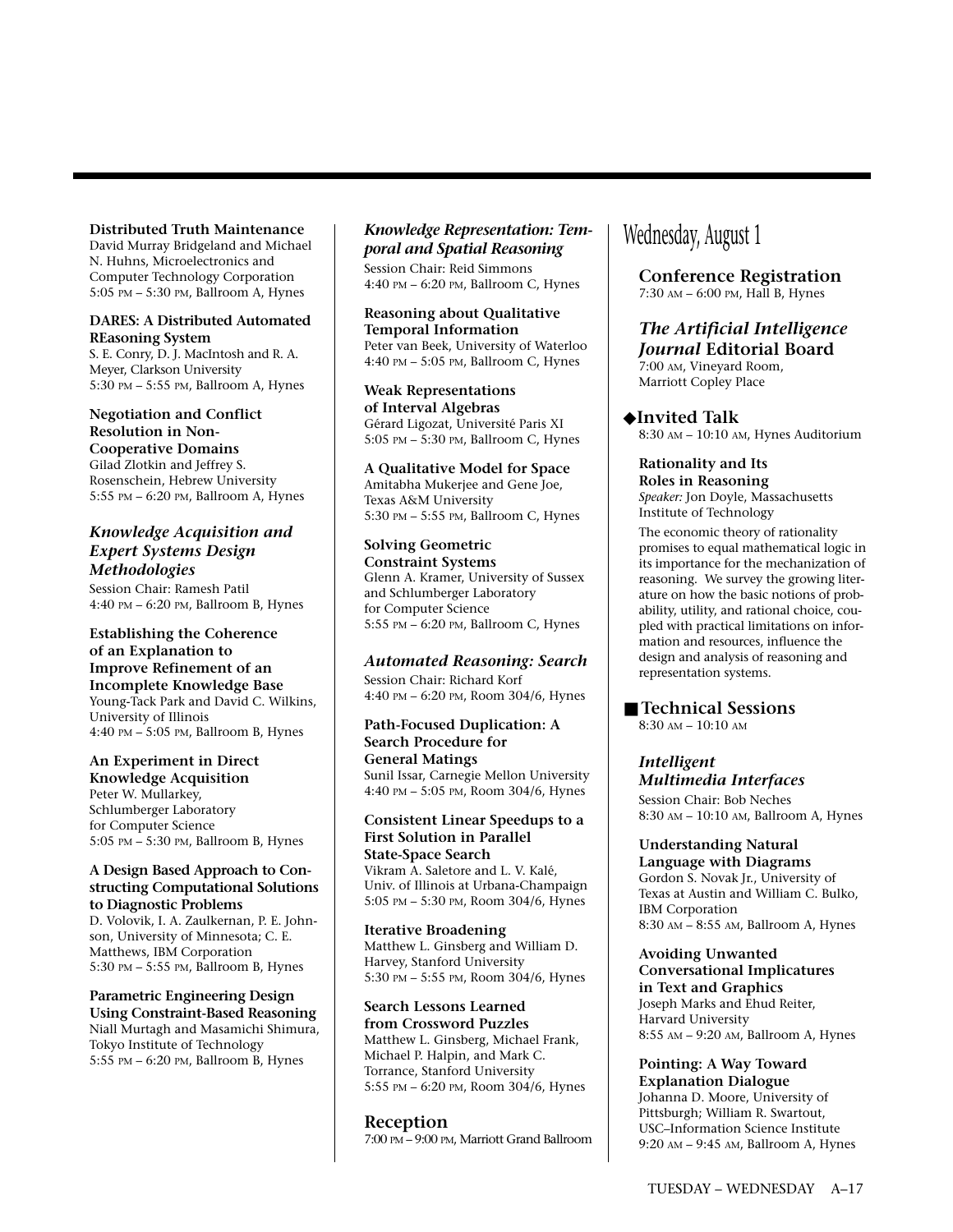**Coordinating Text and Graphics in Explanation Generation** Steven K. Feiner and Kathleen R. McKeown, Columbia University 9:45 AM – 10:10 AM, Ballroom A, Hynes

#### *Machine Learning: Learning and Problem Solving*

Session Chair: Prasad Tadepalli 8:30 AM – 10:10 AM, Ballroom B, Hynes

#### **Learning Abstraction Hierarchies for Problem Solving**

Craig A. Knoblock, Carnegie Mellon University 8:30 AM – 8:55 AM, Ballroom B, Hynes

**Learning Search Control for Constraint-Based Scheduling** Megan Eskey and Monte Zweben, NASA Ames Research Center 8:55 AM – 9:20 AM, Ballroom B, Hynes

#### **Adaptive Search by Explanation-Based Learning of Heuristics Censors**

Neeraj Bhatnagar, Siemens Corporate Research; Jack Mostow, Rutgers Univ. 9:20 AM – 9:45 AM, Ballroom B, Hynes

**Empirical Comparisons of Some Design Replay Algorithms** Brad Blumenthal, University of Texas at Austin 9:45 AM – 10:10 AM, Ballroom B, Hynes

#### *Automated Reasoning: Constraint Satisfaction Problems I*

Session Chair: Alan Mackworth 8:30 AM – 10:10 AM, Ballroom C, Hynes

**Tree Decomposition with Applications to Constraint Processing** Itay Meiri and Judea Pearl, University of California at Los Angeles; Rina Dechter, Technion–Israel Institute of Technology 8:30 AM – 8:55 AM, Ballroom C, Hynes

#### **Complexity of K-Tree Structured Constraint Satisfaction Problems** Eugene C. Freuder,

University of New Hampshire 8:55 AM – 9:20 AM, Ballroom C, Hynes **Some Applications of Graph Bandwidth to Constraint Satisfaction Problems** Ramin Zabih, Stanford University 9:20 AM – 9:45 AM, Ballroom C, Hynes

**The Complexity of Constraint Satisfaction in Prolog** Bernard A. Nadel, Wayne State Univ. 9:45 AM – 10:10 AM, Ballroom C, Hynes

#### *Perception and Signal Understanding: Vision*

Session Chair: Rod Brooks 8:30 AM – 9:45 AM, Room 304/6, Hynes

**Computing Exact Aspect Graphs of Curved Objects: Parametric Surfaces** Jean Ponce, University of Illinois;

David J. Kriegman, Yale University 8:30 AM – 8:55 AM, Room 304/6, Hynes

**Generalized Shape Autocorrelation** Andrea Califano and Rakesh Mohan, IBM T. J. Watson Research Center 8:55 AM – 9:20 AM, Room 304/6, Hynes

**Constraints for the Early Detection of Discontinuity from Motion** Michael J. Black and P. Anandan, Yale University 9:20 AM – 9:45 AM, Room 304/6, Hynes

#### *Automated Reasoning: Theorem Proving and Program Synthesis I*

Session Chair: Richard Waters 8:30 AM – 9:45 AM, Room 302, Hynes

**Mechanizing Inductive Reasoning** Emmanuel Kounalis and Michaël Rusinowitch, CRIN 8:30 AM – 8:55 AM, Room 302, Hynes

**Inductive Synthesis of Equational Programs** Nachum Dershowitz, Univ. of Illinois; Eli Pinchover, Bar-Ilan University 8:55 AM – 9:20 AM, Room 302, Hynes

#### **Automatically Generating Universal Attachments Through Compilation**

Karen L. Myers, Stanford University 9:20 AM – 9:45 AM, Room 302, Hynes ■ **AI-On-Line** 9:00 AM – 11:00 AM, Room 210, Hynes

#### **Why and How Corporate America Is Integrating AI into Data Processing**

*Organized* by Jack Rahaim, Digital Equipment Corporation. *Moderator:* Don Mick, Aetna Life & Causalty. *Panelists:* Ted Smith, US West; Rosemary Baer, Chemical Bank; Paul Deschamps, Aetna Life and Causalty; Nancy Faucheux, Texaco Inc.

#### **Exhibits**

10:00 AM – 6:00 PM, Halls C & D, Hynes

**Break** 10:10 AM – 11:00 AM

◆**Invited Panel**

11:00 AM – 12:40 PM, Hynes Auditorium

#### **User Modeling and User Interfaces**

*Moderator:* Kathleen McKeown, Columbia University. *Panelists:* Susan T. Dumais and James D. Hollan, Bellcore; Karen Sparck Jones, University of Cambridge; Candace Sidner, Digital Equipment Corporation

■ **Technical Sessions** 11:00 AM – 12:40 PM

*Automated Reasoning: Evidential Reasoning* Session Chair: Mike Wellman

11:00 AM – 12:40 PM, Ballroom A, Hynes

**Two Views of Belief: Belief as Generalized Probability and Belief as Evidence** Joseph Y. Halpern and Ronald Fagin, IBM Almaden Research Center 11:00 AM – 11:25 AM, Ballroom A, Hynes

**The Belief Calculus and Uncertain Reasoning** Yen-Teh Hsia, Université Libre de Bruxelles 11:25 AM – 11:50 AM, Ballroom A, Hynes

#### **Symbolic Probabilistic Inference in Belief Networks**

Ross D. Shachter and Brendan A. Del Favero, Stanford University; Bruce D'Ambrosio, Oregon State University 11:50 AM – 12:15 PM, Ballroom A, Hynes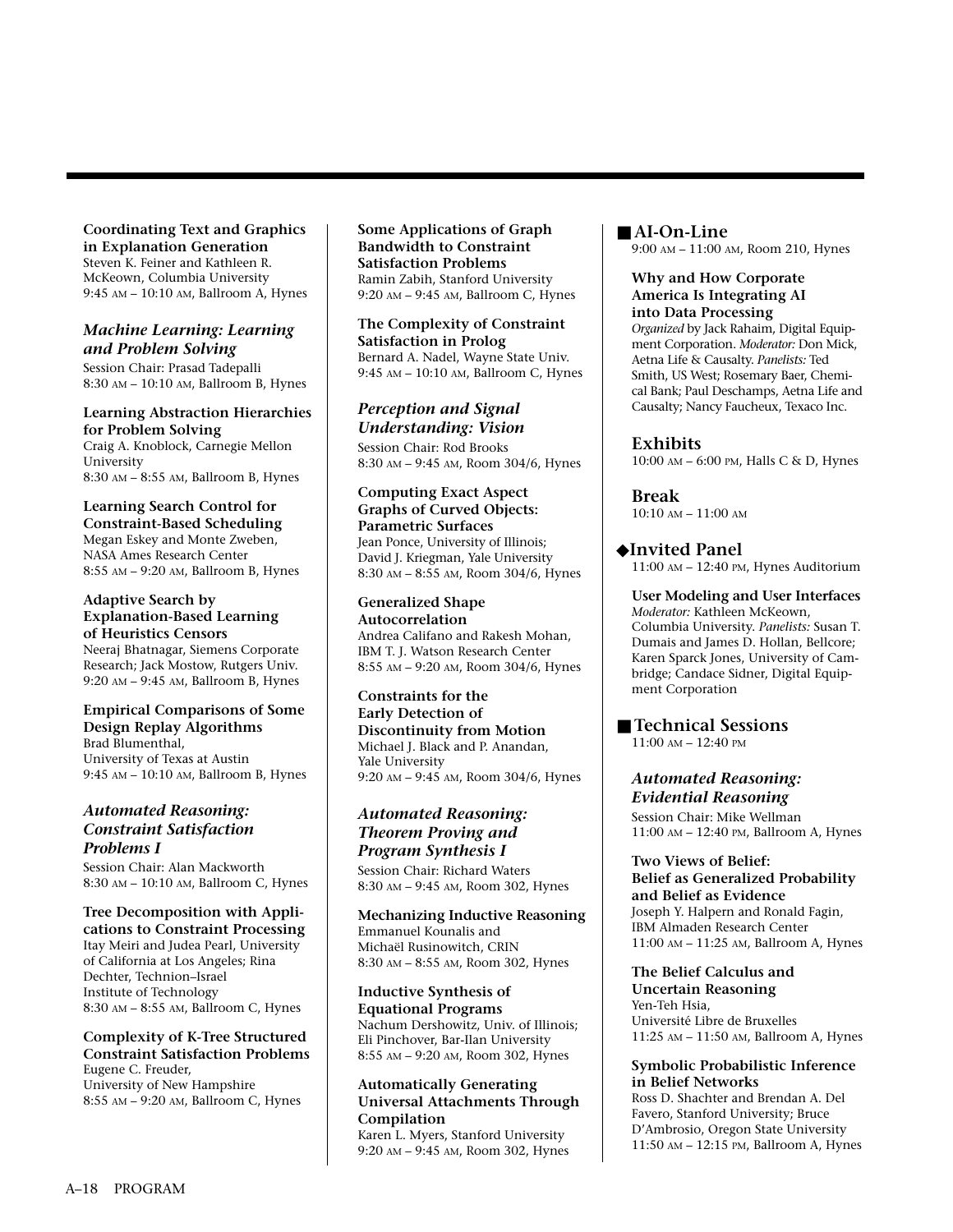#### **Probabilistic Semantics for Cost-Based Abduction**

Eugene Charniak and Solomon E. Shimony, Brown University 12:15 PM – 12:40 PM, Ballroom A, Hynes

#### *Machine Learning: Inductive Learning II—Relational and Probabilistic Models*

Session Chair: Wray Buntine 11:00 AM – 12:40 PM, Ballroom B, Hynes

## **Effective Generalization**

**of Relational Descriptions** Larry Watanabe and Larry Rendell, Univ. of Illinois at Urbana-Champaign 11:00 AM – 11:25 AM, Ballroom B, Hynes

#### **Inductive Learning in Probabilistic Domain**

Yoichiro Nakakuki, Yoshiyuki Koseki and Midori Tanaka, NEC Corporation 11:25 AM – 11:50 AM, Ballroom B, Hynes

# **Learning Causal Trees from**

**Dependence Information** Dan Geiger, Northrop Research and Technology Corporation; Azaria Paz, Israel Institute of Technology; Judea Pearl, Univ. of California at Los Angeles 11:50 AM – 12:15 PM, Ballroom B, Hynes

**Constructor: A System for the Induction of Probabilistic Models** Robert M. Fung and Stuart L. Crawford, Advanced Decision Systems 12:15 PM – 12:40 PM, Ballroom B, Hynes

#### *Automated Reasoning: Planning I*

Session Chair: Mark Drummond 11:00 AM – 12:40 PM, Ballroom C, Hynes

**Incremental, Approximate Planning** Charles Elkan, University of Toronto 11:00 AM – 11:25 AM, Ballroom C, Hynes

**Synthesis of Reactive Plans for Multi-Path Environments** Froduald Kabanza, Université de Liège 11:25 AM – 11:50 AM, Ballroom C, Hynes

**A Theory of Plan Modification** Subbarao Kambhampati, Stanford Univ. 11:50 AM – 12:15 PM, Ballroom C, Hynes

#### **Introducing the Tileworld: Experimentally Evaluating Agent Architectures** Martha E. Pollack, SRI International;

Marc Ringuette, Carnegie Mellon Univ. 12:15 PM – 12:40 PM, Ballroom C, Hynes

*Knowledge Representation: Inheritance*

Session Chair: Phil Klahr 11:00 AM – 12:40 PM, Room 304/6, Hynes

#### **Terminological Cycles in KL-ONE-based Knowledge Representation Languages** Franz Baader, German Research Center for Artificial Intelligence

11:00 AM – 11:25 AM, Room 304/6, Hynes

**A Temporal Terminological Logic**  Albrecht Schmiedel, Technische Universität Berlin 11:25 AM – 11:50 AM, Room 304/6, Hynes

**Boolean Extensions of Inheritance Networks** John F. Horty, University of Maryland; Richmond H. Thomason, University of Pittsburgh 11:50 AM – 12:15 PM, Room 304/6, Hynes

#### **On the Complexity of Monotonic Inheritance with Roles** Ramiro A. de T. Guerreiro and Andrea S. Hemerly, IBM Brazil; Yoav Shoham, Stanford University 12:15 PM – 12:40 PM, Room 304/6, Hynes

*Theorem Proving II: Term*

*Rewriting* Session Chair: David Poole 11:00 AM – 11:50 AM, Room 302, Hynes

# **Skolem Functions and Equality**

**in Automated Deduction** William McCune, Argonne National Laboratory 11:00 AM – 11:25 AM, Room 302, Hynes

**Solving Term Inequalities** Gerald E. Peterson, McDonnell Douglas Corporation 11:25 AM – 11:50 AM, Room 302, Hynes

**Lunch** 12:40 PM – 2:00 PM

#### **AAAI Annual Business Meeting** 12:45 PM – 1:15 PM, Hynes Auditorium

**AAAI Press Editorial Meeting** 1:20 PM, Room 300, Hynes

#### ■ **AI-On-Line**

1:00 PM – 3:00 PM, Room 210, Hynes

#### **What Users are Buying Today in AI and Why: Reports from Management**

*Organized by* Keith Scovell and Tim Holcomb, Andersen Consulting. *Moderator:* Roger Shelm, CIGNA. *Panelists:* Mary Dunn, Mutual of New York; Bill Corbin, Owens Corning; Dave Wise, Frito-Lay; Mike Rogalski, Sears Merchandise Group; Troy A. Heindel, NASA Johnson Space Center; Al Brown, Lockheed Missiles & Space Co.

#### ◆**Tutorial Program**

2:00 pM – 6:00 PM

**Tutorial WP1: Explanation-Based Learning: Problems and Methods** Smadar Kedar and Steven Minton 2:00 PM – 6:00 PM, Salon G, Marriott Copley Place

#### **Tutorial WP2:**

**AI and Engineering Design** Duvvuru Sriram and Chris Tong 2:00 PM – 6:00 PM, Salon A, Marriott Copley Place

**Tutorial WP3: Designing Complex Systems Using CLOS** Richard Gabriel and John L. White 2:00 PM – 6:00 PM, Salon F, Marriott Copley Place

**Tutorial WP4: Qualitative Reasoning About Physical Systems** Benjamin Kuipers and Elisha Sacks 2:00 PM – 6:00 PM, Salon K, Marriott Copley Place

**Tutorial WP5: Genetic Algorithms and Classifier Systems** David E. Goldberg and John R. Koza 2:00 PM – 6:00 PM, Salon E, Marriott Copley Place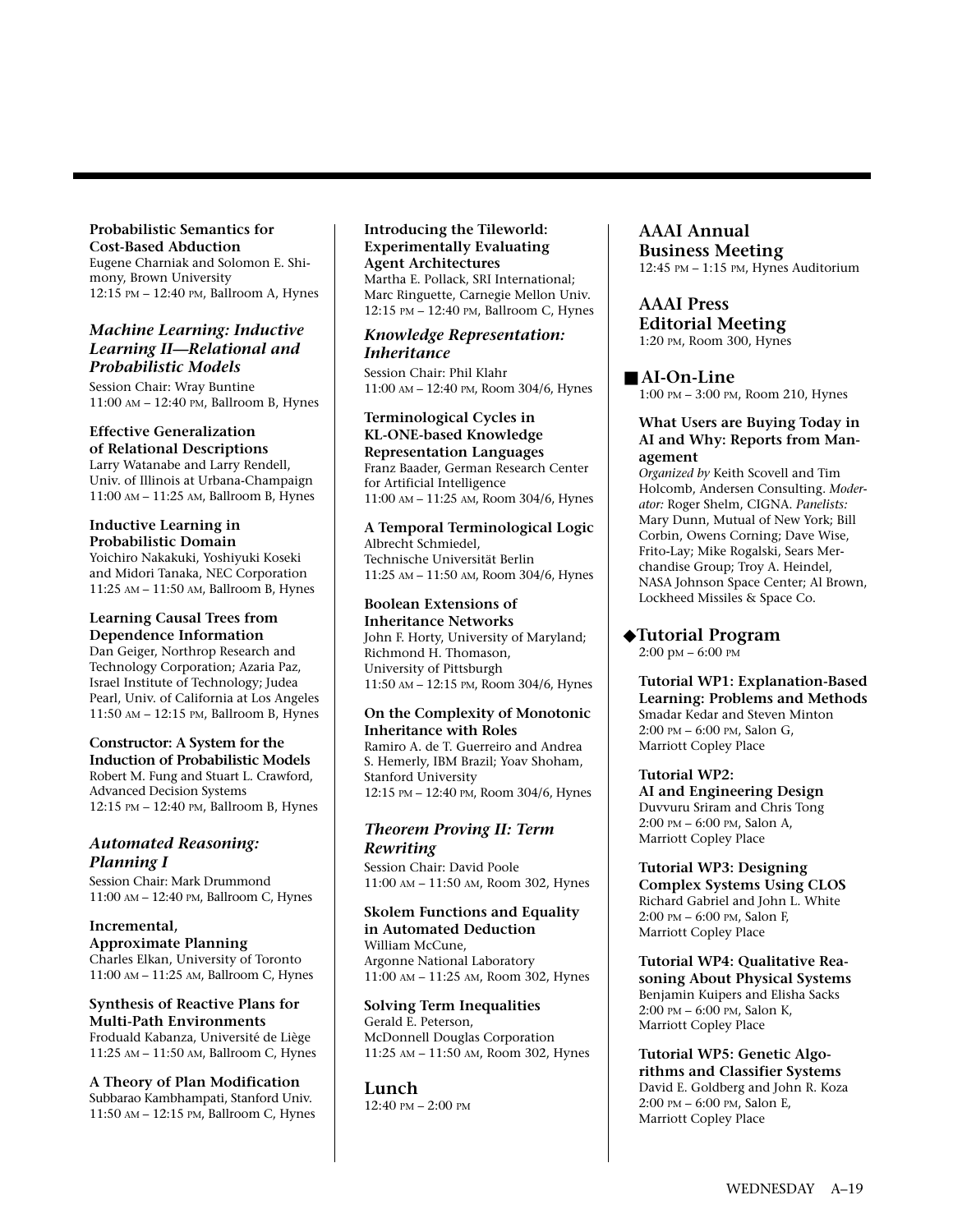#### ■ **AI-On-Line**

3:15 PM – 5:15 PM, Room 210, Hynes

#### **Developing Real-Time On-Line Applications**

*Organized by* Didi Murnane, Gensym Corporation. *Moderator:* Karlene A. Kosanovich, E. I. DuPont de Nemours and Company. *Panelists:* Dorothy Yu, Coopers & Lybrand; Karl-Erik Arzen, Lund Institute of Technology, Sweden; Gregory M. O'Connor, Massachusetts Institute of Technology; Paul D. Schoen, Rockwell International; Jean-Pierre Aubert, Alcatel ISR France.

# Thursday, August 2

#### **Conference Registration** 7:30 AM – 6:00 PM, Hall B, Hynes

## **AAAI Publication Committee Meeting**

7:30 AM, Room 300, Hynes

#### ◆**Invited Talk**

8:30 AM – 10:10 AM, Hynes Auditorium

#### **Truth Maintenance**

*Speaker:* David A. McAllester, Massachusetts Institute of Technology

A survey of the state of the art in truth maintenance with an emphasis on current theoretical research issues.

#### ■ **Technical Sessions**

8:30 AM – 10:10 AM

#### *Natural Language: Interpretation*

Session Chair: Julia Hirschberg 8:30 AM – 10:10 AM, Ballroom A, Hynes

#### **Towards Incremental Disambiguation with a Generalized Discrimination Network** Manabu Okumura and Hozumi Tana-

ka, Tokyo Institute of Technology 8:30 AM – 8:55 AM, Ballroom A, Hynes

#### **Parsing a Natural Language Using Mutual Information Statistics** David M. Magerman and Mitchell P. Marcus, University of Pennsylvania 8:55 AM – 9:20 AM, Ballroom A, Hynes

**Integrating Natural Language Processing and Knowledge Based Processing** Rebecca Passonneau, Carl Weir, and Tim Finin, Unisys Corporation; Martha Palmer, Center for Advanced Information Technology 9:20 AM – 9:45 AM, Ballroom A, Hynes

**Truly Parallel Understanding of Text** Yeong-Ho Yu and Robert F. Simmons, University of Texas at Austin 9:45 AM – 10:10 AM, Ballroom A, Hynes

*Machine Learning: Inductive Learning III* Session Chair: Philip Laird 8:30 AM – 10:10 AM, Ballroom B, Hynes

#### **Adding Domain Knowledge to SBL through Feature Construction** Christopher John Matheus, GTE Laboratories Incorporated 8:30 AM – 8:55 AM, Ballroom B, Hynes

**What Should Be Minimized in a Decision Tree?** Usama M. Fayyad and Keki B. Irani, University of Michigan 8:55 AM – 9:20 AM, Ballroom B, Hynes

**Myths and Legends in Learning Classification Rules** Wray Buntine, Turing Institute 9:20 AM – 9:45 AM, Ballroom B, Hynes

**Inductive Learning in a Mixed Paradigm Setting** David B. Skalak and Edwina L. Rissland, University of Massachusetts 9:45 AM – 10:10 AM, Ballroom B, Hynes

#### *Robotics: Robot Planning*

Session Chair: Pattie Maes 8:30 AM – 10:10 AM, Ballroom C, Hynes

**Symmetry Constraint Inference in Assembly Planning: Automatic Assembly Configuration Specification** Yanxi Liu and Robin J. Popplestone, University of Massachusetts at Amherst 8:30 AM – 8:55 AM, Ballroom C, Hynes

#### **Indexical Knowledge in Robot Plans** Yves Lespérance and Hector J. Levesque, University of Toronto 8:55 AM – 9:20 AM, Ballroom C, Hynes

#### **A Hierachical Planner that Generates its Own Hierachies** Jens Christensen, Stanford University 9:20 AM – 9:45 AM, Ballroom C, Hynes

#### **Learning General**

**Completable Reactive Plans** Melinda T. Gervasio, University of Illinois at Urbana-Champaign 9:45 AM – 10:10 AM, Ballroom C, Hynes

## *Knowledge Representation: Representation and Uncertainty*

Session Chair: Kurt Konolige 8:30 AM – 10:10 AM, Room 304/6, Hynes

## **A Maximum Entropy Approach**

**to Nonmonotonic Reasoning** Moisés Goldszmidt and Judea Pearl, University of California at Los Angeles; Paul Morris, IntelliCorp 8:30 AM – 8:55 AM, Room 304/6, Hynes

**A Probabilistic Interpretation for Lazy Nonmonotonic Reasoning** Ken Satoh, Institute for New Generation Computer Technology 8:55 AM – 9:20 AM, Room 304/6, Hynes

**A Hybrid Framework for Representing Uncertain Knowledge** Alessandro Saffiotti, Université Libre de Bruxelles 9:20 AM – 9:45 AM, Room 304/6, Hynes

**Probabilities that Imply Certainties** Haim Shvaytser, David Sarnoff Research Center 9:45 AM – 10:10 AM, Room 304/6, Hynes

#### ■ **AI-On-Line**

9:00 AM – 11:00 AM, Room 210, Hynes

#### **Differentiating Expert Systems Products**

*Organized* by Larry Harris, AICorp and Robert Keller, Renaissance International. *Moderator:* E. Robert Keller, President, Renaissance International. *Panelists:* Larry Harris, AICorp; Harry C. Reinstein, Aion Corp.; Alain Rappaport, Neuron Data; Robert Moore, Gensym.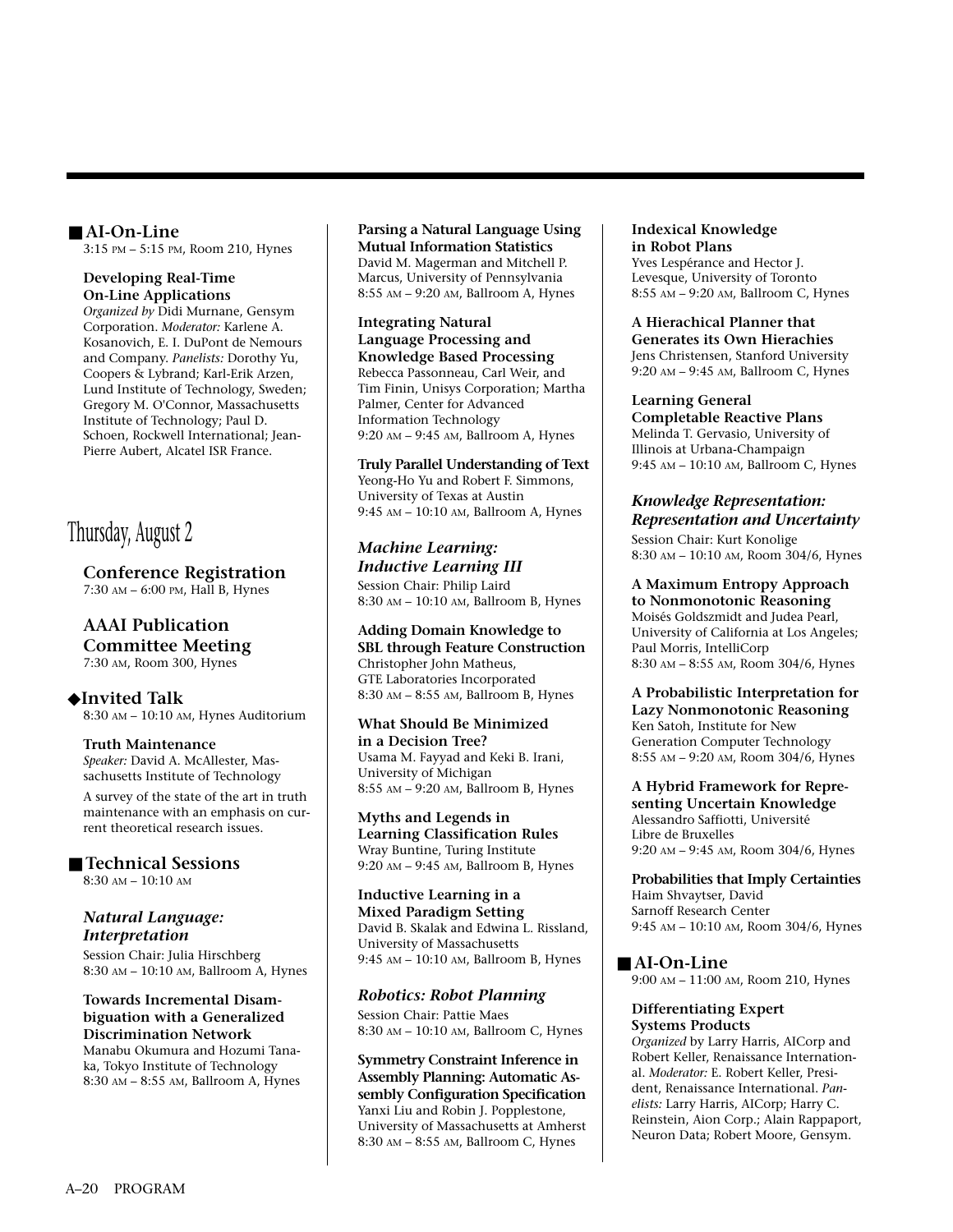#### ■ **Exhibits**

10:00 AM – 5:00 PM, Hall C & D, Hynes

**Break** 10:10 AM – 11:00 AM

▼**Highlights from the Innovative Applications of Artificial Intelligence Conference, May 1990—Part I**

*Moderator:* Howard Shrobe, Standing Conference Committee Chair 11:00 AM – 12:15 PM, Hynes Auditorium

**Inspector: An Expert System For Monitoring Worldwide Trading Activities in Foreign Exchange** Elizabeth Byrnes, Thomas Campfield, Neil Henry, and Steven Waldman, Manufacturers Hanover Trust 11:00 AM – 11:25 AM, Hynes Auditorium

**CONSTRUE/TIS: A System for Content-Based Indexing of a Database of News Stories** Philip J. Hayes, Carnegie Group Incorporated; Steven P. Weinstein, Reuters Ltd

11:25 AM – 11:50 AM, Hynes Auditorium

**A Real-Time Alarm Analysis Advisor** Steven Silverman, James Dixon, Tim Fink, and Paul Kotas, Consolidated Edison Company of New York, Incorporated; Alvin Shoop, Bhashyam Ramesh, and Philip Klahr, Inference Corporation 11:50 AM – 12:15 PM, Hynes Auditorium

#### ■ **Technical Sessions**

11:00 AM – 12:40 PM

#### *Intelligent Interfaces and Plan Recognition*

Session Chair: Tom Malone 11:00 AM – 12:40 PM, Ballroom A, Hynes

**Models of Plans to Support Communication: An Initial Report** Karen E. Lochbaum and Barbara J. Grosz, Harvard University; Candace L. Sidner, Digital Equipment Corporation 11:00 AM – 11:25 AM, Ballroom A, Hynes

#### **Incorporating Default Inferences Into Plan Recognition** Sandra Carberry, University of Delaware 11:25 AM – 11:50 AM, Ballroom A, Hynes

#### **A Cooperative Problem Solving System for User Interface Design**  Andreas C. Lemke and Gerhard Fischer, University of Colorado 11:50 AM – 12:15 PM, Ballroom A, Hynes

**A Collaborative Interface for Editing Large Knowledge Bases** Loren G. Terveen and David A. Wroblewski, MCC Human Interface Laboratory 12:15 PM – 12:40 PM, Ballroom A, Hynes

#### *Commonsense Reasoning: Model-Based Diagnosis and Design I*

Session Chair: Benjamin Kuipers 11:00 AM – 12:15 PM, Ballroom B, Hynes

**Interaction-Based Invention: Designing Novel Devices from First Principles** Brian Williams, Xerox Palo Alto Research Center 11:00 AM – 11:25 AM, Ballroom B, Hynes

**Characterizing Diagnoses** Johan de Kleer, Xerox Palo Alto Research Center; Alan K. Mackworth, University of British Columbia; Raymond Reiter, University of Toronto 11:25 AM – 11:50 AM, Ballroom B, Hynes

**Abductive and Default Reasoning: A Computational Core** Bart Selman and Hector J. Levesque, University of Toronto 11:50 AM – 12:15 PM, Ballroom B, Hynes

#### *Automated Reasoning: Planning II*

Session Chair: Daniel Corkill 11:00 AM – 12:40 PM, Ballroom C, Hynes

**ABTWEAK: Abstracting a Nonlinear, Least Commitment Planner** Qiang Yang, University of Waterloo; Josh D. Tenenberg, Univ. of Rochester 11:00 AM – 11:25 AM, Ballroom C, Hynes

**The STRIPS Assumption for Planning Under Uncertainty** Michael P. Wellman, Wright-Patterson AFB 11:25 AM – 11:50 AM, Ballroom C, Hynes **Getting Serious About Parsing Plans: A Grammatical Analysis of Plan Recognition** Marc Vilain, The MITRE Corporation 11:50 AM – 12:15 PM, Ballroom C, Hynes

**Mapping and Retrieval During Plan Reuse: A Validation Structure Based Approach** Subbarao Kambhampati, Stanford Univ. 12:15 PM – 12:40 PM, Ballroom C, Hynes

*Knowledge Representation: Complexity and Expressiveness* Session Chair: Henry Kautz 11:00 AM – 12:40 PM, Room 304/6, Hynes

**An Optimally Efficient Limited Inference System** Lokendra Shastri and Venkat Ajjanagadde, University of Pennsylvania 11:00 AM – 11:25 AM, Room 304/6, Hynes

**On the Expressiveness of Networks with Hidden Variables** Rina Dechter, Technion– Israel Institute of Technology 11:25 AM – 11:50 AM, Room 304/6, Hynes

**The Complexity of Closed World Reasoning and Circumscription** Marco Cadoli and Maurizio Lenzerini, Università di Roma "La Sapienza" 11:50 AM – 12:15 PM, Room 304/6, Hynes

**It's Not My Default: The Complexity of Membership Problems in Restricted Propositional Default Logics** Jonathan Stillman, General Electric Research and Development Center 12:15 PM – 12:40 PM, Room 304/6, Hynes

**Lunch**

12:40 PM – 2:00 PM

**Subgroup Meetings** 12:45 PM – 1:30 PM

**AI and the Law Subgroup Meeting** 12:45 PM – 1:30 PM, Room 302, Hynes

**AI in Manufacturing Subgroup Meeting** 12:45 PM – 1:30 PM, Room 304/6, Hynes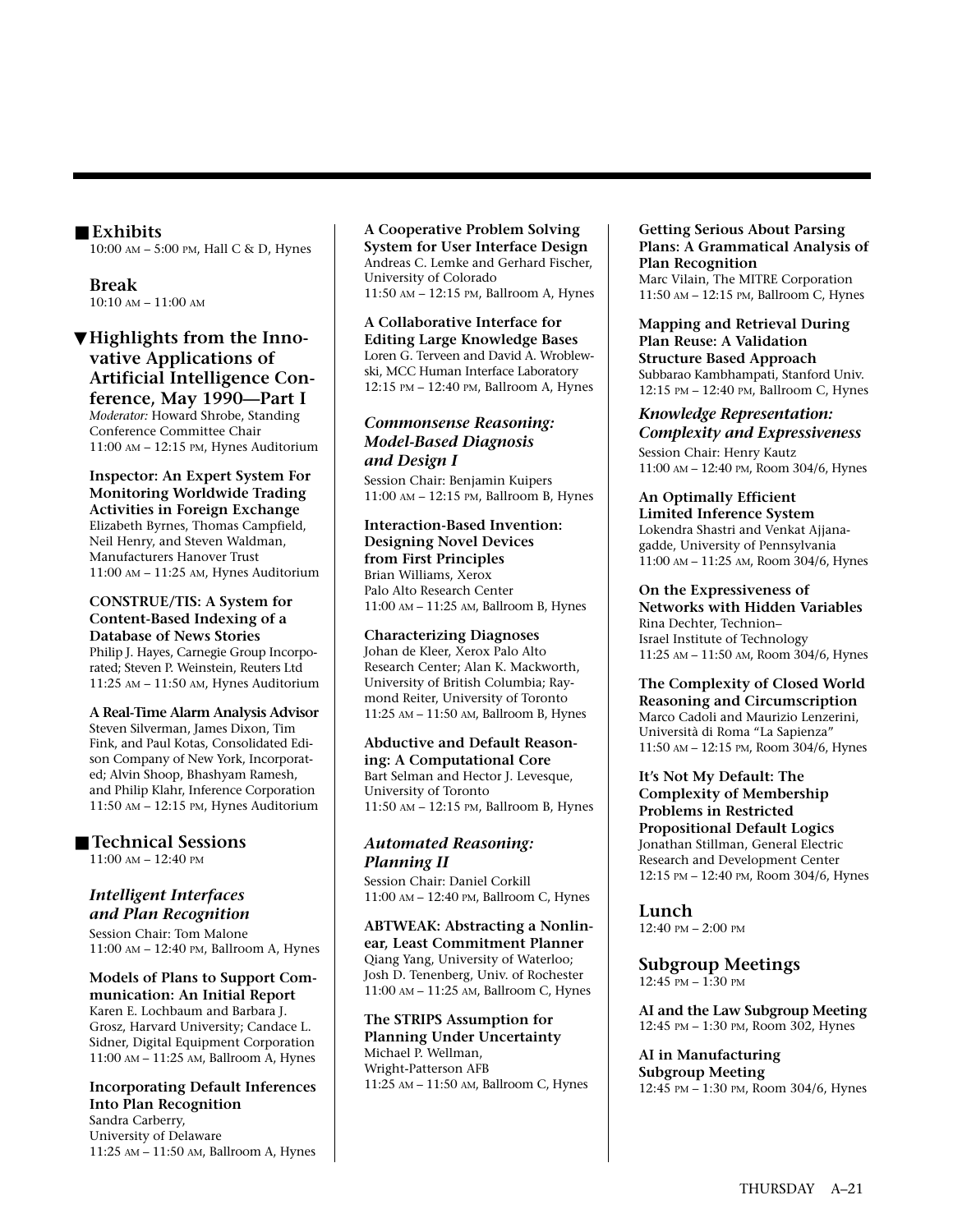#### ■ **AI-on-Line**

2:00 PM – 4:00 PM, Room 210, Hynes

#### **AI Versus Conventional Data Processing**

*Organized* by Keith Scovell and Tim Holcomb, Andersen Consulting. *Moderator:* Bruce B. Johnson, Anderson Consulting. *Panelists:* Bradley Billetdeaux, Exxon Company USA; Stanley Wozniak, MCI; Dave Dean, Eastman Kodak; Glen Galen, Burlington Northern Railroad Information Systems, Ed Mahler, E. I. DuPont de Nemours and Company

## ▼**Highlights from the Innovative Applications of Artificial Intelligence Confer-**

**ence, May 1990—Part II** *Moderator:* Howard Shrobe, Standing Conference Committee Chair 2:10 AM – 3:25 PM, Hynes Auditorium

#### **Prism: A Case-Based Telex Classifier** Marc Goodman, Cognitive Systems Incorporated 2:10 PM – 2:35 PM, Hynes Auditorium

#### **National Dispatcher Router:A Multi-Paradigm Based Scheduling Advisor or From Prototype to Production System**

Janet Rothstein, Digital Equipment Corporation 2:35 PM – 3:00 PM, Hynes Auditorium

#### **Development of Expert Systems Supported Construction Planning for Shield Tunneling Method**

Minoru Harada and Zenichi Igarashi, Okumura Corporation; Satoshi Okuide, Hitachi Ltd; Yasuhiro Kitagawa, Hitachi Seibu Software Company Ltd 3:00 PM – 3:25 PM, Hynes Auditorium

#### ■ **Technical Sessions**

2:10 PM – 3:50 PM

#### *Commonsense Reasoning: Qualitative Modeling of Physical Systems*

Session Chair: Leo Joskowicz 2:10 PM – 3:50 PM, Ballroom A, Hynes

#### **QPC: A Compiler from Physical Models into Qualitative Differential Equations** J. Crawford, A. Farquhar and B. Kuipers, University of Texas at Austin 2:10 PM – 2:35 PM, Ballroom A, Hynes

#### **Self-Explanatory Simulations: An Integration of Qualitative and Quantitative Knowledge** Kenneth D. Forbus, University of Illinois; Brian Falkenhainer, Xerox Palo Alto Research Center 2:35 PM – 3:00 PM, Ballroom A, Hynes

**Dynamic Across-Time Measurement Interpretation** Dennis DeCoste, University of Illinois 3:00 PM – 3:25 PM, Ballroom A, Hynes

#### **Obtaining Quantitative Predictions from Monotone Relationships**

Joseph Hellerstein, IBM T. J. Watson Research Center 3:25 PM – 3:50 PM, Ballroom A, Hynes

## *Machine Learning: Discovery and Learning Robots*

Session Chair: Tom Mitchell 2:10 PM – 3:50 PM, Ballroom C, Hynes

## **Learning to Coordinate Behaviors** Pattie Maes and Rodney A. Brooks,

Massachusetts Institute of Technology 2:10 PM – 2:35 PM, Ballroom C, Hynes

#### **Two Case Studies in Cost-Sensitive Concept Acquisition** Ming Tan and Jeffrey C. Schlimmer, Carnegie Mellon University

2:35 PM – 3:00 PM, Ballroom C, Hynes

#### **A Proven**

**Domain-Independent Scientific Function-Finding Algorithm** Cullen Schaffer, Rutgers University 3:00 PM – 3:25 PM, Ballroom C, Hynes

**Automated Discovery in a Chemistry Laboratory** Jan M. Zytkow, Jieming Zhu and Abul Hussam, George Mason University 3:25 PM – 3:50 PM, Ballroom C, Hynes

#### *Automated Reasoning: Constraint Satisfaction Problems II*

Session Chair: David McAllester 2:10 PM – 3:25 PM, Room 302, Hynes

#### **Dynamic Constraint Satisfaction Problems** Sanjay Mittal and Brian Falkenhainer, Xerox Palo Alto Research Center 2:10 PM – 2:35 PM, Room 302, Hynes

**An Algebraic Approach to Conflict Resolution in Planning** Qiang Yang, University of Waterloo 2:35 PM – 3:00 PM, Room 302, Hynes

**Solving Large-Scale Constraint-Satisfaction and Scheduling Problems Using a Heuristic Repair Method** Steven Minton, Andrew B. Philips and Philip Laird, NASA Ames Research Center; Mark D. Johnston, Space Telescope Science Institute 3:00 PM – 3:25 PM, Room 302, Hynes

#### *Knowledge Representation: Default Representations*

Session Chair: Bill Mark 2:10 PM – 3:50 PM, Room 304/6, Hynes

**The Representation of Defaults in Cyc** Ramanathan V. Guha, MCC 2:10 PM – 2:35 PM, Room 304/6, Hynes

**Conditional Logics of Normality as Modal Systems** Craig Boutilier, University of Toronto 2:35 PM – 3:00 PM, Room 304/6, Hynes

#### **The Generalized Theory of Model Preference**

Piotr Rychlik, Polish Acad. of Sciences 3:00 PM – 3:25 PM, Room 304/6, Hynes

**Nonmonotonicity and the Scope of Reasoning: Preliminary Report** David W. Etherington, AT&T Bell Laboratories; Sarit Kraus and Donald Perlis, University of Maryland 3:25 PM – 3:50 PM, Room 304/6, Hynes

**Break**

3:50 PM – 4:40 PM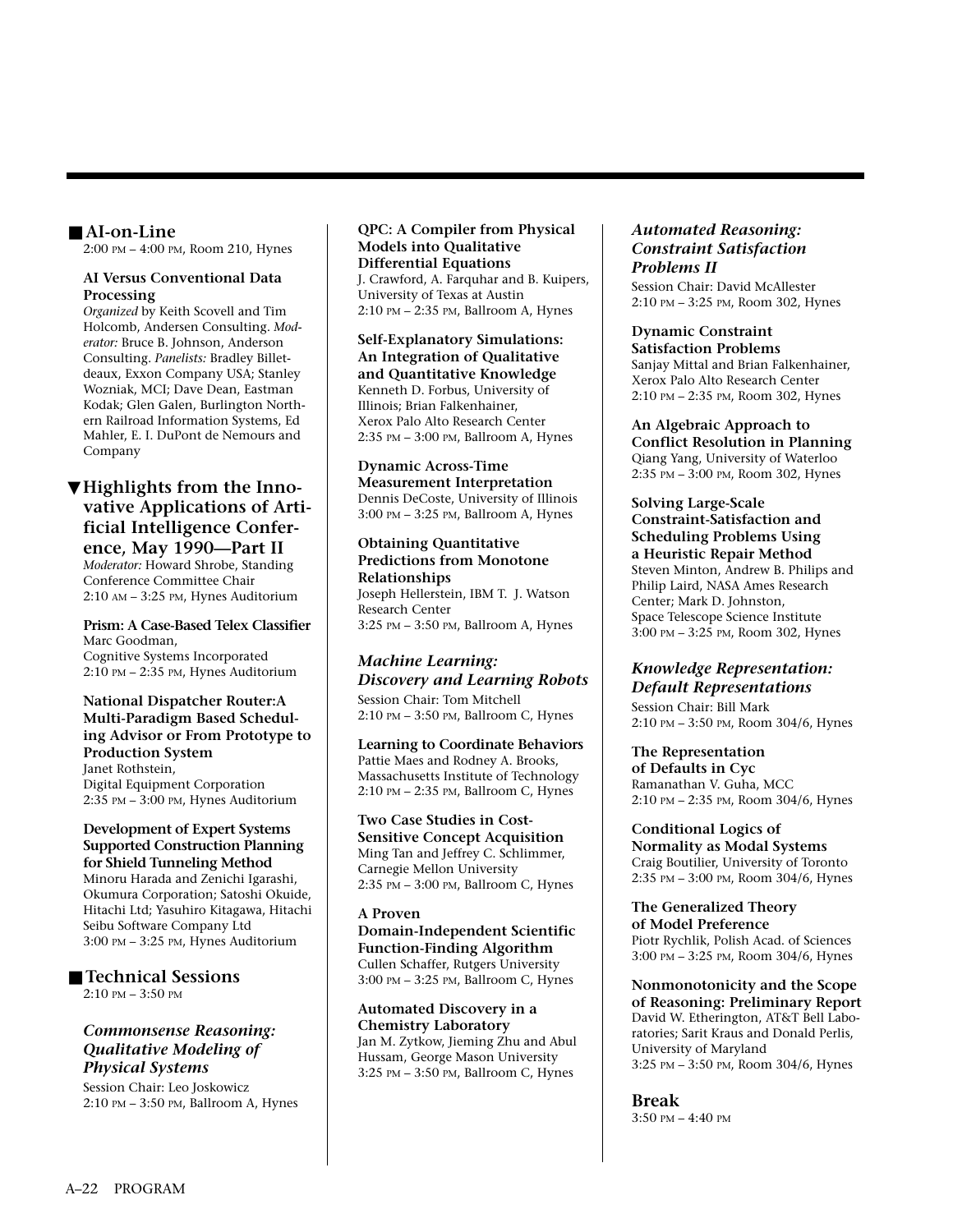#### ◆**Invited Talk**

4:40 PM – 6:20 PM, Hynes Auditorium

#### **Reasoning and Acting in Real Time** *Speaker:* Stanley J. Rosenschein, Teleos Research

Some reasoning problems can be approached as if time didn't matter: facts are presented to the system, conclusions are derived, and the usefulness of the conclusions is relatively independent of the time it takes to derive them. In many real-world reasoning problems, however, time is an essential consideration: the world is changing, new information is being acquired, and reasoning processes must produce actions that can be performed while they are still timely. Unfortunately, many of the symbolic reasoning techniques developed by the artificial intelligence research community over the years are more appropriate to "timeless" reasoning than to "timely" reasoning. Recently, however, a new body of AI research has sprung up that directly addresses the issue of reasoning and acting under time pressure. This talk will survey this new research area and suggest directions for future work.

#### ■ **Technical Sessions**

4:40 PM – 5:55 PM

#### *AI and Education*

Session Chair: Beverly Woolf 4:40 PM – 5:55 PM, Ballroom A, Hynes

#### **Backward Model Tracing: An Explanation-Based Approach for Reconstructing Student Reasoning** Danilo Fum, Università di Trieste; Paolo Giangrandi, and Carlo Tasso, Università di Udine 4:40 PM – 5:05 PM, Ballroom A, Hynes

**A Blackboard-Based Dynamic Instructional Planner** William R. Murray, FMC Corporate Technology Center 5:05 PM – 5:30 PM, Ballroom A, Hynes **Towards a System Architecture Supporting Contextualized Learning** Gerhard Fischer, Andreas C. Lemke, and Raymond McCall, Univ. of Colorado 5:30 PM – 5:55 PM, Ballroom A, Hynes

*Machine Learning: Speed Up Learning* Session Chair: Tom Ellman 4:40 PM – 6:20 PM, Ballroom B, Hynes

**Extending EBG to Term-Rewriting Systems** Philip Laird and Evan Gamble, NASA Ames Research Center 4:40 PM – 5:05 PM, Ballroom B, Hynes

**Why Prodigy/EBL Works** Oren Etzioni, Carnegie Mellon Univ. 5:05 PM – 5:30 PM, Ballroom B, Hynes

**Operationality Criteria for Recursive Predicates** Stanley Letovsky, Carnegie Mellon Univ. 5:30 PM – 5:55 PM, Ballroom B, Hynes

**The Utility of EBL in Recursive Domain Theories** Devika Subramanian and Ronen Feldman, Cornell University 5:55 PM – 6:20 PM, Ballroom B, Hynes

#### *Automated Reasoning: Planning III*

Session Chair: David Wilkins 4:40 PM – 6:20 PM, Ballroom C, Hynes

**An Approach to Reasoning About Continuous Change for Applications in Planning** Thomas Dean and Greg Siegle, Brown University 4:40 PM – 5:05 PM, Ballroom C, Hynes

**Anytime Synthetic Projection: Maximizing the Probability of Goal Satisfaction** Mark Drummond and John Bresina, NASA Ames Research Center 5:05 PM – 5:30 PM, Ballroom C, Hynes

**Admissible Criteria for Loop Control in Planning** Roy Feldman and Paul Morris, IntelliCorp 5:30 PM – 5:55 PM, Ballroom C, Hynes **Practical Temporal Projection** Steven Hanks, Univ. of Washington 5:55 PM – 6:20 PM, Ballroom C, Hynes

#### *Knowledge Representation: Databases and Connectionism*

Session Chair: James Schmolze 4:40 PM – 5:55 PM, Room 304/6, Hynes

**The Intelligent Database Interface: Integrating AI and Database Systems** Don McKay, Tim Finin, and Anthony O'Hare, Unisys Center for Advanced Information Technology 4:40 PM – 5:05 PM, Room 304/6, Hynes

**A Structured Connectionist Unification Algorithm** Steffen Hölldobler, International Computer Science Institute 5:05 PM – 5:30 PM, Room 304/6, Hynes

**Connectionism, Rule Following, and Symbolic Manipulation** Robert F. Hadley, Simon Fraser Univ. 5:30 PM – 5:55 PM, Room 304/6, Hynes

**Tour of MIT AI Lab**  5:00 PM – 7:30 PM

# Friday, August 3

**Conference Registration** 7:30 AM – 11:30 AM, Hall B, Hynes

**IJCAI Trustee's Meeting** 8:00 AM – 6:00 PM, Vineyard Room, Marriott Copley Place

◆**Invited Talk** 8:30 AM – 10:10 AM, Hynes Auditorium

# **Massively Parallel AI**

*Speaker:* David L. Waltz, Thinking Machines Corporation and Brandeis University

It is argued that massively parallel machines (e. g. the Connection Machine) offer a better match for cognitive as well as for applied AI than serial computers. However, existing AI paradigms need to be modified or replaced to realize the benefits, and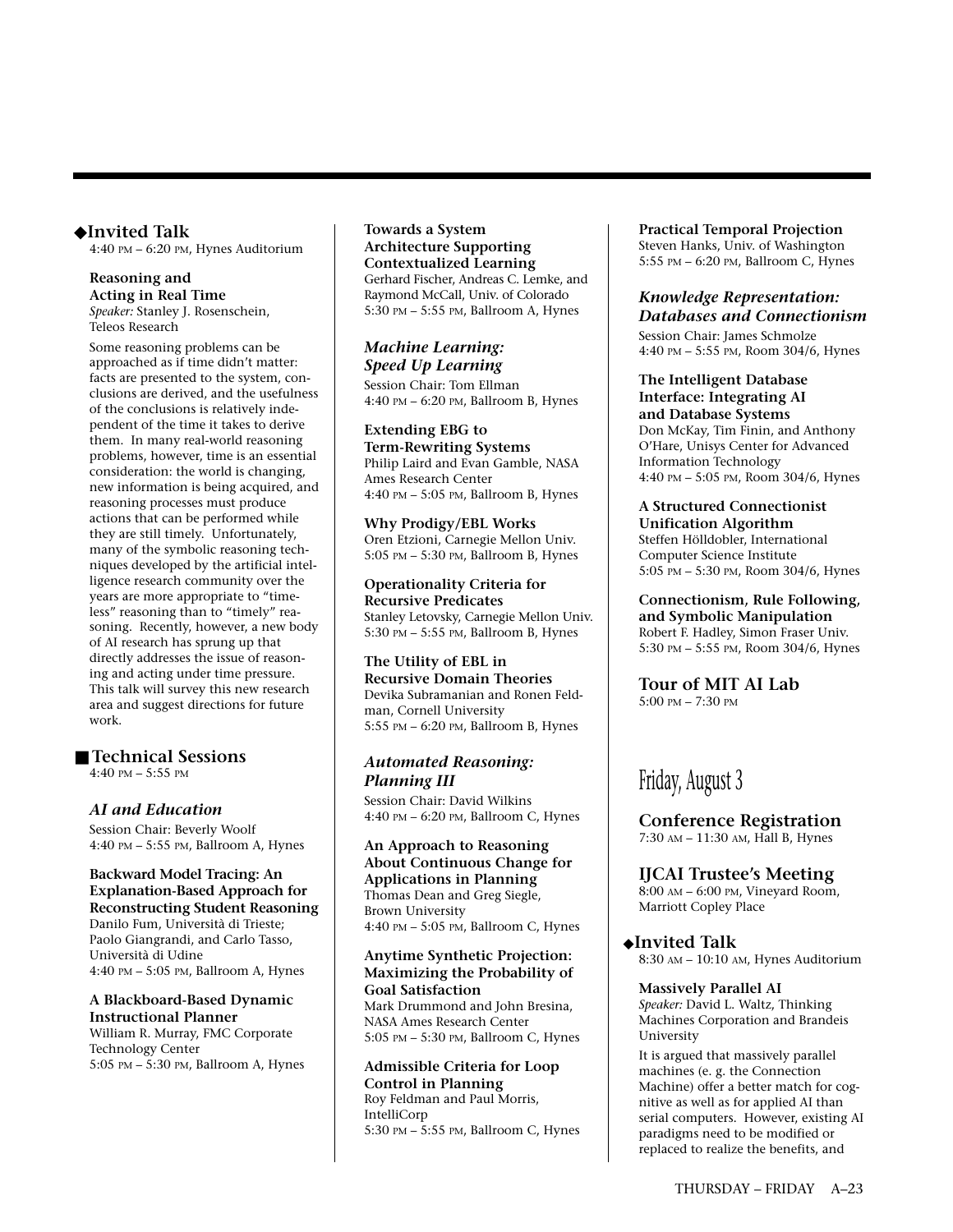some traditional AI problems (e. g. expert systems with small numbers of rules) may not be large enough to justify a massively parallel solution. A brief history, a description of some new paradigms and practical examples, and a discussion of future prospects for massively parallel AI will be included.

#### ■ **Technical Sessions**

8:30 AM – 10:10 AM

#### *Commonsense Reasoning: Model-Based Diagnosis II*

Session Chair: Walter Hamscher 8:30 AM – 10:10 AM, Ballroom A, Hynes

# **On the Role of Coherence in**

**Abductive Explanation** Hwee Tou Ng and Raymond J. Mooney, University of Texas at Austin 8:30 AM – 8:55 AM, Ballroom A, Hynes

**Model-Based Diagnosis of Planning Failures** Lawrence Birnbaum, Gregg Collins, Michael Freed, and Bruce Krulwich, Northwestern University 8:55 AM – 9:20 AM, Ballroom A, Hynes

#### **Efficient Diagnosis of Multiple Disorders Based on a Symptom Clustering Approach** Thomas D. Wu,

Massachusetts Institute of Technology 9:20 AM – 9:45 AM, Ballroom A, Hynes

## **Physical Impossiblity**

**Instead of Fault Models** Gerhard Friedrich, Georg Gottlob, Wolfgang Nejdl, Technical University of Vienna 9:45 AM – 10:10 AM, Ballroom A, Hynes

#### *Machine Learning: Generalization and Specialization*

Session Chair: Paul Utgoff 8:30 AM – 10:10 AM, Ballroom B, Hynes

## **Generalization with**

**Taxonomic Information** Alan M. Frisch and C. David Page, University of Illinois 8:30 AM – 8:55 AM, Ballroom B, Hynes

**Complementary Discrimination Learning: A Duality Between Generalization and Discrimination** Wei-Min Shen, MCC 8:55 AM – 9:20 AM, Ballroom B, Hynes

#### **Incremental Non-Backtracking Focusing: A Polynomially Bounded Generalization Algorithm for Version Spaces** Benjamin D. Smith and Paul S. Rosenbloom, Univ. of Southern California 9:20 AM – 9:45 AM, Ballroom B, Hynes

#### **Knowledge Level and Inductive Uses of Chunking (EBL)**

Paul S. Rosenbloom, University of Southern California - ISI; Jans Aasman, Rijksuniversiteit Groningen 9:45 AM – 10:10 AM, Ballroom B, Hynes

# *Robotics:*

*Intelligent Mobile Robots* Session Chair: Stan Rosenschein 8:30 AM – 10:10 AM, Ballroom C, Hynes

#### **Integrating Execution, Planning, and Learning in Soar for External Environments**

John E. Laird, University of Michigan; Paul S. Rosenbloom, University of Southern California–ISI 8:30 AM – 8:55 AM, Ballroom C, Hynes

**Becoming Increasingly Reactive** Tom M. Mitchell, Carnegie Mellon Univ. 8:55 AM – 9:20 AM, Ballroom C, Hynes

#### **Coping with Uncertainty in a Control System for Navigation and Exploration**

Thomas Dean, Kenneth Basye, Robert Chekaluk, Seungseok Hyun, Moises Lejter and Margaret Randazza, Brown University 9:20 AM – 9:45 AM, Ballroom C, Hynes

#### **LOGnets: A Hybrid Graph Spatial Representation for Robot Navigation** Peter K. Malkin and Sanjaya Addanki, IBM T. J. Watson Research Center

9:45 AM – 10:10 AM, Ballroom C, Hynes

#### *Knowledge Representation: Architectures*

Session Chair: Bob MacGregor 8:30 AM – 10:10 AM, Room 304/6, Hynes

## **On the Performance of Lazy**

**Matching in Production Systems** Daniel P. Miranker, David Brant, Bernie Lofaso and David Gadbois, University of Texas at Austin 8:30 AM – 8:55 AM, Room 304/6, Hynes

#### **A Framework for Investigating Production System Formulations with Polynomially Bounded Match**

Milind Tambe, Carnegie Mellon University; Paul S. Rosenbloom, University of Southern California - ISI 8:55 AM – 9:20 AM, Room 304/6, Hynes

### **Very Fast Decision**

**Table Execution of Propositional Expert Systems** Robert M. Colomb and Charles Y. C. Chung, CSIRO Division of Information Technology 9:20 AM – 9:45 AM, Room 304/6, Hynes

#### **A Principled Approach to Reasoning About the Specificity of Rules** John Yen, Texas A&M University 9:45 AM – 10:10 AM, Room 304/6, Hynes

**Break** 10:10 AM – 11:00 AM

#### ▲**Plenary Addresses**

11:00 AM – 12:40 PM, Hynes Auditorium

**Introduction** Daniel G. Bobrow, President AAAI

**AI and the National Technological Infrastructure** Craig Fields, Department of Defense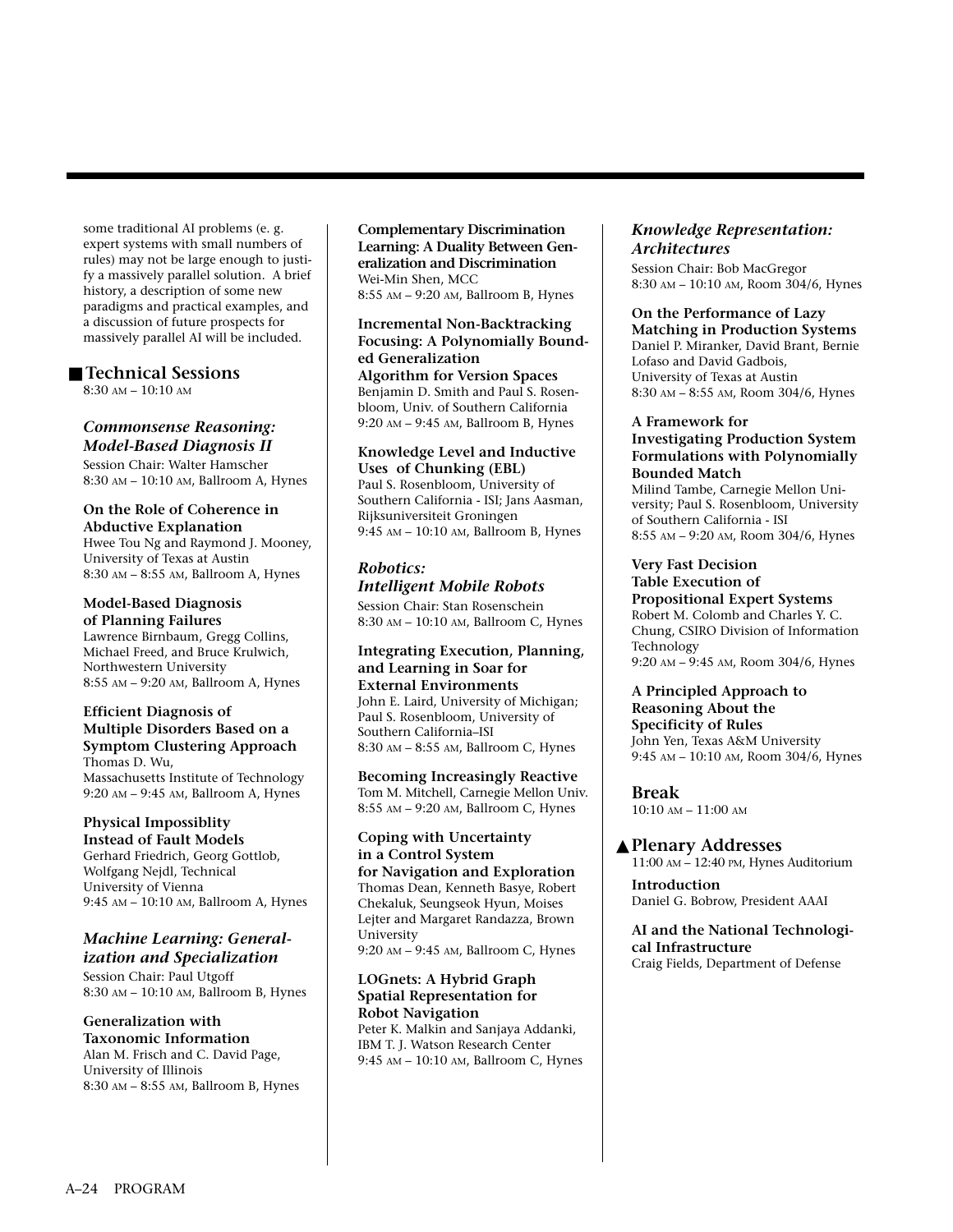# **Index**

*A Blackboard-Based Dynamic Instructional Planner,* A-23 *A Real-Time Alarm Analysis Advisor*, A-21 A-24, John E., A-23 Aasman, Jans, A-24 *Abductive and Default Reasoning: A Computational Core,* A-21 *ABTWEAK: Abstracting a Nonlinear Least Commitment Planner,* A-21 *Accent and Discourse Context: Assigning Pitch Accent in Synthetic Speech,* A-16 *Adaptive Search by Explanation-Based Learning of Heuristic Censors,* A-18 Addanki, Sanjaya, A-24 *Adding Domain Knowledge to SBL Through Feature Construction,* A-20 Addison, Edwin, A-14 *Admissible Criteria for Loop Control in Planning,* A-23 *AI & Software Engineering—Will the Twain Ever Meet?* A-16 *AI and Engineering Design,* A-19 *AI and Software Engineering: Will the Twain Ever Meet?,* A-16 *AI and Software Engineering— Managing Exploratory Programming,* A-16 *AI and the National Technological Infrastructure,* A-24 *AI Versus Conventional Data Processing,* A-7 Ajjanagadde, Venkat, A-21 *Algebraic Approach to Conflict Resolution in Planning, An,* A-22 Anandan, P., A-18 Angrisani, Frank, A-2, A-15 *Anytime Synthetic Projection: Maximizing the Probability of Goal Satisfaction,* A-23 *Applying Neural Network Technologies,* A-14 *Approach to Reasoning About Continuous Change for Applications in Planning, An,* A-23 *Approximation Reformulations,* A-15 Arzen, Karl-Erik, A-5, A-20 Aubert, Jean-Pierre, A-3, A-20 Aubert, Jean-Pierre, A-6, A-20 *Automated Discovery in a Chemistry Laboratory,* A-22 *Automatically Generating Universal Attachments Through Compilation,* A-18 *Avoiding Unwanted Conversational Implicatures in Text and Graphics,* A-17 Baader, Franz, A-19 *Backward Model Tracing: An Explanation-Based Approach for Reconstructing Student Reasoning,* A-23 Baer, Rosemary, A-3, A-18 Balzer, Robert, A-16 Barto, Andrew G., A-16 *Basic Theory of Neural Networks,* A-14 Basye, Kenneth, A-24 *Becoming Increasingly Reactive,* A-24 *Belief Calculus and Uncertain Reasoning, The,* A-18 Bhatnagar, Neeraj, A-18 Billetdeaux, Bradley C., A-7, A-22 Birnbaum, Lawrence, A-24 Black, Michael J., A-18 Blumenthal, Brad, A-18

Bobrow, Daniel G., A-14 *Boolean Extensions of Inheritance Networks,* A-19 Boutilier, Craig, A-22 Brachman, Ronald J., A-14 Brant, David, A-24 Bresina, John, A-23 Bridgeland, David Murray, A-17 Brooks, Rodney A., A-22 Brown, Al, A-5, A-19 *Building Blackboard Applications,* A-14 Bulko, William C., A-17 Buntine, Wray, A-20 Byrnes, Elizabeth, A-21 Cadoli, Marco, A-21 Califano, Andrea, A-18 Campfield, Thomas, A-21 Carberry, Sandra, A-21 *Case-Based Reasoning,* A-14 *Causal Theories for Nonmonotonic Reasoning,* A-16 *Changing the Rules: A Comprehensive Approach to Theory Refinement,* A-15 *Characterizing Diagnoses,* A-21 Charniak, Eugene, A-19 Chase, Melissa P., A-15 Chekaluk, Robert, A-24 Christensen, Jens, A-20 Chung, Charles Y. C., A-24 *Circumscriptive Theory for Causal and Evidential Support, A,* A-16 Cohen, Philip R., A-16 Cohen, William W., A-15 *Collaborative Interface for Editing Large Knowledge Bases, A,* A-21 Collins, Gregg, A-24 Colomb, Robert M., A-24 *Complementary Discrimination Learning: A Duality Between Generalization and Discrimination,* A-24 *Complexity of Closed World Reasoning and Circumscription, The,* A-21 *Complexity of Constraint Satisfaction in Prolog, The,* A-18 *Complexity of K-Tree Structured Constraint Satisfaction Problems,* A-18 *Computing Exact Aspect Graphs of Curved Objects: Parametric Surfaces,* A-18 *Computing Stable Models by Using the ATMS,* A-16 *Computing the Extensions of Autoepistemic and Default Logics with a Truth Maintenance System,* A-16 *Conditional Logics of Normality as Modal Systems,* A-22 *Connectionism, Rule Following, and Symbolic Manipulation,* A-23 Conry, S.E., A-17 *Consistent Linear Speedups to a First Solution in Parallel State-Space Search,* A-17 *Constraint Reasoning: Theory and Applications,* A-14 *Constraints for the Early Detection of Discontinuity from Motion,* A-18 *Constructor: A System for the Induction of Probabilistic Models,* A-19

*CONSTRUE/TIS: A System for Content-Based Indexing of a Database of News Stories*, A-21 Converse, Timothy, A-15 *Cooperative Problem Solving System for User Interface Design, A,* A-21 *Coordinating Text and Graphics in Explanation Generation,* A-18 *Coping with Uncertainty in a Control System for Navigation and Exploration,* A-24 Corbin, Bill, A-4, A-19 Corkill, Daniel, A-14 Crawford, J., A-22 Crawford, Stuart L., A-19 *Current Approaches to Natural Language Semantics,* A-14 D'Ambrosio, Bruce, A-18 *DARES: A Distributed Automated REasoning System,* A-17 Davis, Randy, A-14 de Kleer, Johan, A-14, A-16, A-21 Dean, Dave, A-7, A-22 Dean, Thomas, A-23, A-24 Dechter, Rina, A-18, A-21 *Decidable Reasoning in First-Order Knowledge Bases with Perfect Introspection,* A-16 DeCoste, Dennis, A-22 Del Favero, Brendan A., A-18 Dershowitz, Nachum, A-18 Deschamps, Paul, A-3, A-18 *Design Based Approach to Constructing Computational Solutions to Diagnostic Problems, A,* A-17 *Design of a Marker Passing Architecture for Knowledge Processing, The,* A-15 *Designing Complex Systems Using CLOS,* A-19 *Developing and Managing Expert Systems in Business and Industry,* A-14 *Developing Real-Time On-Line Applications,* A-5 *Developing Software Is Like Talking to Eskimo's About Snow, A-16 Development of Expert Systems Supported Construction Planning for Shield Tunneling Method*, A-22 *Differentiating Expert Systems Products,* A-6 DiMarco, Chrysanne, A-14 *Dimensions of Interaction,* A-14 *Distributed Artificial Intelligence,* A-14 *Distributed Cases for Case-Based Reasoning; Facilitating Use of Multiple Cases,* A-15 *Distributed Truth Maintenance,* A-17 Dixon, James, A-21 Dodhiawala, Rajendra, A-14 Doyle, Jon, A-17 Drummond, Mark, A-23 Dumais, Susan T., A-18 Dunn, Mary, A-4, A-19 Durfee, Edmund H.,A-15 *Dynamic Across-Time Measurement Interpretation,* A-22 *Dynamic Constraint Satisfaction Problems,* A-22 *Effective Generalization of Relational Descriptions,* A-19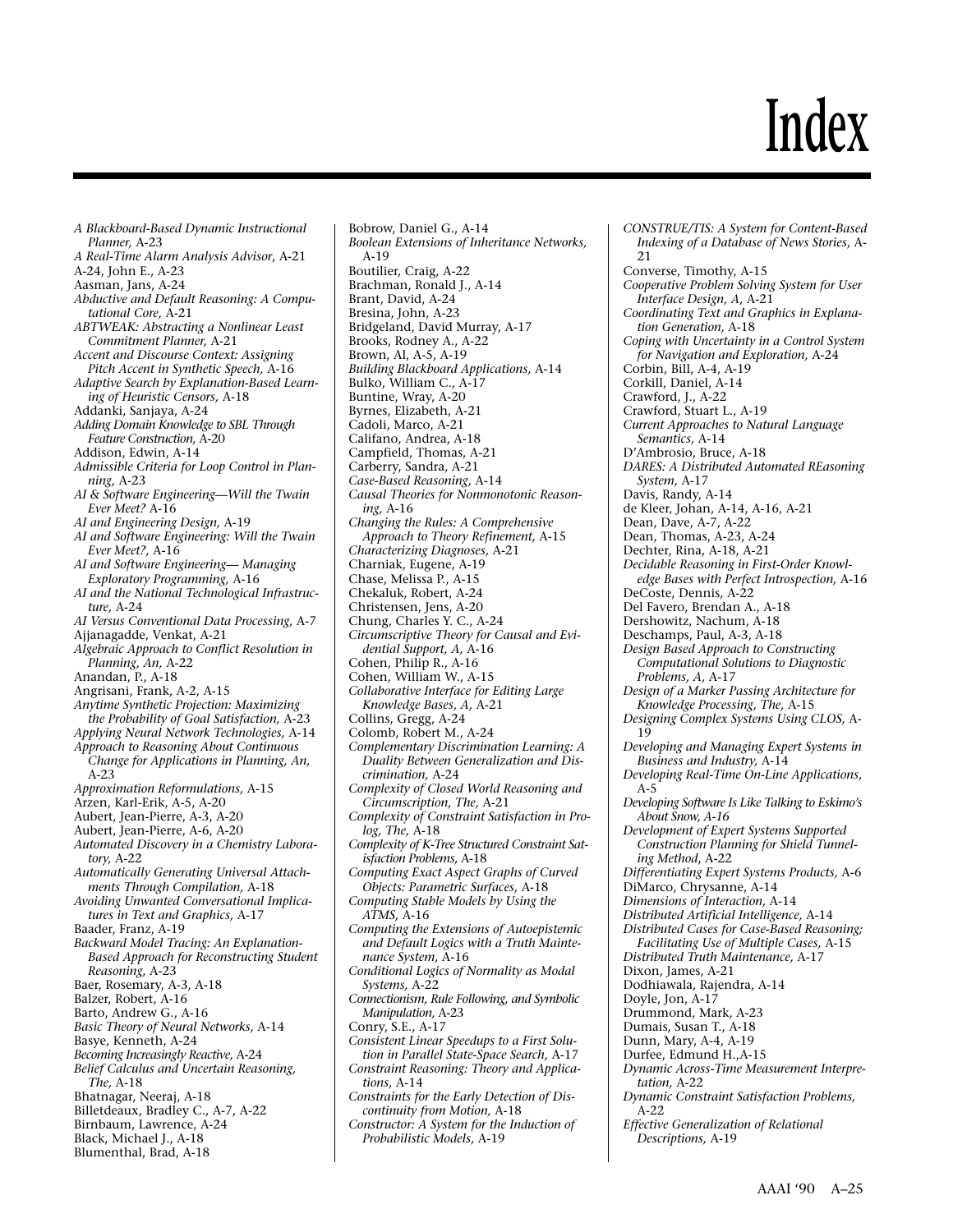*Efficient Diagnosis of Multiple Disorders Based on a Symptom Clustering Approach,* A-24 Elkan, Charles, A-19 *Empirical Comparisons of Some Design Replay Algorithms,* A-18 *Empirical Studies on the Speed of Convergence of Neural Network Training Using Genetic Algorithms,* A-16 Eshghi, Kave, A-16 Eskey, Megan, A-18 *Establishing the Coherence of an Explanation to Improve Refinement of an Incomplete Knowledge Base,* A-17 Etherington, David W., A-22 Etzioni, Oren, A-23 Euchner, Jim A-2, A-15 *Evaluating Knowledge Engineering Tools,* A-14 *Experiment in Direct Knowledge Acquisition, An,* A-17 *Explaining Temporal Differences to Create Useful Concepts for Evaluating States,* A-16 *Explanation-Based Learning: Problems and Methods,* A-19 *Exploiting Locality in a TMS,* A-16 *Extending EBG to Term-Rewriting Systems,* A-23 Fagin, Ronald, A-18 Falkenhainer, Brian, A-22 Farley, Arthur M., A15 Farquhar, A., A-22 Faucheux, Nancy, A-3, A-18 Fayyad, Usama M., A-20 Feiner, Steven K., A-18 Feldman, Ronen, A-23 Feldman, Roy, A-23 Fields, Craig, A-24 Fikes, Richard, A-16 *Finding the Average Rates of Change in Repetitive Behavior,* A-15 Finin, Tim, A-23, A-20 Fink, Tim, A-21 Fischer, Gerhard, A-14, A-21, A-23 Forbus, Ken, A-14 Forbus, Kenneth D., A-22 *Formal Theory of Multiple Agent Nonmonotonic Reasoning, A,* A-16 Fox, Mark S., A-16 *Framework for Investigating Production System Formulations with Polynomially Bounded Match, A,* A-24 Frank, Michael, A-17 Freed, Michael, A-24 Freuder, Eugene C., A-18 Friedrich, Gerhard, A-24 Frisch, Alan M., A-24 Fuller, Samuel, A-14 Fum, Danilo, A-23 Fung, Robert M., A-19 *Future of Knowledge Representation, The,* A-14 Gabriel, Richard, A-19 Gadbois, David, A-24 Galen, Glen, A-7, A-22 Gamble, Evan, A-23 Gasser, Les, A-14

Gasser, Les, A-15 Geffner, Hector, A-16 Geiger, Dan, A-19 *Generalization with Taxonomic Information,* A-24 *Generalized Shape Autocorrelation,* A-18 *Generalized Theory of Model Preference, The,* A-22 *Genetic Algorithms and Classifier Systems,* , A-19 Gervasio, Melinda T., A-20 *Getting Serious About Parsing Plans: A Grammatical Analysis of Plan Recognition,* A-21 Giangrandi, Paolo, A-23 Ginsberg, Allen, A-15 Ginsberg, Matthew L., A-17, A-17 Goel, Suraj, A-15 Goldberg, David E., A-19 Goldszmidt, Moisés, A-20 Goodman, Marc, , A-22 Gottlob, Georg, A-24 Grosz, Barbara J., A-21 Gruber, Thomas, A-14 Guerreiro, Ramiro A. de T., A-19 Guha, Ramanathan V., A-22 Hadley, Robert F., A-23 Hall, Lawrence O., A-16 Halpern, Joseph Y., A-18 Halpin, Michael P., A-17 Hammond, Kristian J., A-15 Hamscher, Walter, A-14 Hanks, Steve, A-23 Harada, Minoru, A-22 Harris, Larry, A-6, A-20 Harvey, William D., A-17 Haussler, David, A-16 Hayes, Philip J., A-21 Heindel, Troy A., A-5, A-19 Hellerstein, Joseph, A-22 Hemerly, Andrea S., A-19 Henry, Neil, A-21 *Hierarchical Planner that Generates Its Own Hierarchies, A,* A-20 *Hierarchical Protocol for Coordinating Mulitagent Behaviors, A,*A-15 Hinton, Geoffrey, A-14 Hirschberg, Julia, A-16 Hirst, Graeme, A-14 Holcomb, Tim, A-3, A-7, A-19, A-22 Hollan. James D., A-18 Horty, John F., A-19 Hölldobler, Steffen, A-23 Hsia, Yen-Teh, A-18 Huhns, Michael N., A-17 Hussam, Abul, A-22 *Hybrid Connectionist Symbolic Learning System, A,* A-16 *Hybrid Framework for Representing Uncertain Knowledge, A,* A-20 Hyun, Seungseok, A-24 Igarashi, Zenichi, A-22 *Incorporating Default Inferences Into Plan Recognition,* A-21 *Incremental Approximate Planning,* A-19

*Incremental Non-Backtracking Focusing: A Polynomially Bounded Generalization Algorithm for Version Spaces,* A-24 *Indexical Knowledge in Robot Plans,* A-20 *Inductive Learning in a Mixed Paradigm Setting,* A-20 *Inductive Learning in Probabilistic Domain,* A-19 *Inductive Synthesis of Equational Programs,* A-18 *Inspector: An Expert System for Monitoring Worldwide Trading Activities in Foreign Exchange*, A-21 *Integrating Natural Language Processing and Knowledge Based Processing,* A-20 *Integrating Planning and Acting in a Case-Based Framework,* A-15 *Integrating, Execution, Planning, and Learning in Soar for External Environments,* A- $23$ *Intelligent Database Interface: Integrating AI and Database Systems, The,* A-23 *Interaction-Based Invention: Designing Novel Devices from First Principles,* A-21 *Introducing the Tileworld: Experimentally Evaluating Agent Architectures,* A-19 *Introduction to Hypertext and Hypermedia,* A-14 Irani, Keki B., A-20 Ishida, Toru, A-15 Issar, Sunil, A-17 *It's Not My Default: The Complexity of Membership Problems in Restricted Propositional Default Logics,* A-21 *Iterative Broadening,* A-17 Iwayama, Makoto, A-15 Jambor, Roger A-2, A-15 Joe, Gene, A-17 Johnson, Bruce B., A-7, A-22 Johnson, P. E., A-17 Johnston, Mark D., A-22 Jones, Karen Sparck, A-18 Jordan, Michael, A-14 Junker, Ulrich, A-16 Kabanza, Froduald, A-19 Kalé, L. V., A-17 Kambhampati, Subbarao, A-19, A-21 Katagiri, Yasuhiro, A-16 Kedar, Smadar, , A-19 Keller, E. Robert, A-6, A-20 Kitagawa, Yashhiro, A-22 Kitano, Hiroaki, A-16 Klahr, Philip, A-21 Knoblock, Craig A., A-18 *Knowledge Level and Inductive Uses of Chunking (EBL),* A-24 Kolodner, Janet, A-14 Konolige, Kurt, A-16 Koo, Sang Hoe, A-15 Kosanovich, Karlene A., A-5, A-20 Koseki, Yoshiyuki, A-19 Kotas, Paul, A-21 Koton, Phyllis, A-15 Kounalis, Emmanuel, A-18 Koza, John R., A-19 Kramer, Glenn A., A-17 Kraus, Sarit, A-22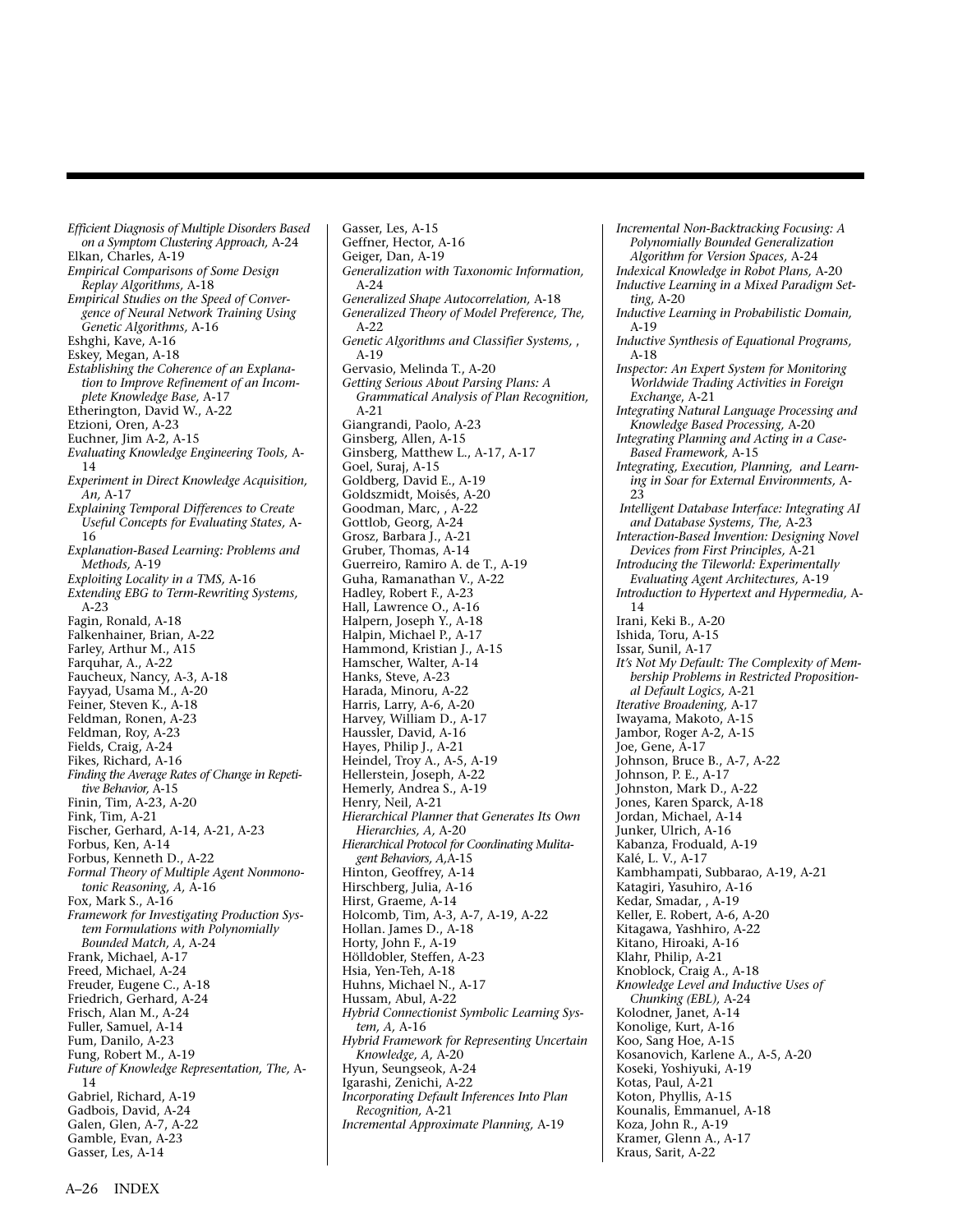Kriegman, David J., A-18 Krulwich, Bruce, A-24 Kuipers, B., A-22 Kuipers, Benjamin, A-19 Laffey, Thomas, A-14 Laird, Philip, A-22, A-24 Lakemeyer, Gerhard, A-16 Le Cun, Yann, A-14 *Learning Abstraction Hierarchies for Problem Solving,* A-18 *Learning Causal Trees from Dependence Information,* A-19 *Learning from Textbook Knowledge: A Case Study,* A-15 *Learning General Completable Reactive Plans,* A-20 *Learning Search Control for Constraint-Based Scheduling,* A-18 *Learning to Coordinate Behaviors,* A-22 Lee, Wing, A-15 Lejter, Moises, A-24 Lemke, Andreas C., A-23, A-21 Lenzerini, Maurizio, A-21 Lespérance, Yves, A-20 Letovsky, Stanley, A-23 Levesque, Hector J., A-16, A-21, A-20 Levine, John M., A-16 Levine, Rich A-2, A-15 Ligozat, Gérard, A-17 Liu, Yanxi, A-20 Liu, Zheng-Yang, A-15 Lochbaum, Karen E., A-21 Lofaso, Bernie, A-24 *Logical Task Modeling for Man-Machine Dialogue,* A-16 *LOGnets: A Hybrid Graph Spatial Representation for Robot Navigation,* A-24 Loofbourrow, Tod, A-14 *Looking For the AI in Software Engineering: An Applications Perspective,* A-16 MacIntosh, D. J., A-17 Mackworth, Alan K., A-21 Maes, Pattie, A-22 Magerman, David M., A-20 Mahler, Ed, A-6, A-22 *Maintaining Consistency in a Stratified Production System Program,* A-16 Malkin, Peter K., A-24 *Mapping and Retrieval During Plan Reuse: A Validation Structure Based Approach,* A-19 Marcus, Mitchell P., A-20 Marks, Joseph, A-17 *Massively Parallel AI,* A-23 Matheus, Christopher John, A-20 Matthews, C. E., A-17 *Maximum Entropy Approach to Nonmonotonic Reasoning, A,* A-20 McAllester, David, A-20 McCall, Raymond, A-23 McCune, William, A-19 McDermott, John, A-16 McKay, Don, A-2, A-15, A-23 McKeown, Kathleen R., A-18 *Mechanizing Inductive Reasoning,* A-18 Meiri, Itay, A-18 *Method of Calculating the Measure of Salience in Understanding Metaphors, A,* A-15

Meyer, R.A., A-17 Mick, Don A-2, A-15 Miller, James, A-15 Minton, Steven, , A-19, A-22 Minton, Steven, A-22 Miranker, Daniel P., A-24 Mitchell, Tom M., A-24 Mittal , Sanjay, A-22 Mittal, Sanjay, A-14 *Model-Based Diagnosis of Planning Failures,* A-24 *Model-Based Diagnosis,* A-14 *Models of Plans to Support Communication: An Initial Report,* A-21 Mohan, Rakesh, A-18 Moldovan, Dan, A-15 Montgomery, Thomas A.,A-15 Mooney, Raymond J., A-24, A-15 Moore, Johanna D., A-17 Moore, Robert, A-6, A-20 Morgenstern, Leora, A-16 Morris, Paul, A-20, A-23 Mostow, Jack, A-18 Mukerjee, Amitabha, A-17 Mullarkey, Peter W., A-17 Murnane, Didi, A-5, A-20 Murray, William R., A-23 Murtagh, Niall, A-17 Musen, Mark, A-14 Myers, Karen L., A-18 *Myths and Legends in Learning Classification Rules,* A-20 Nadel, Bernard, A-14, A-18 Nakakuki, Yoichiro, A-19 *National Dispatcher Router: A Multi-Paradigm Based Scheduling Advisor…*, A-22 *Natural Language Interfaces,* A-14 *Negotiation and Conflict Resolution in Non-Cooperative Domains,* A-17 Nejdl, Wolfgang, A-24 Nelson, Paul, A-14 Ng, Hwee Tou, A-24 Nielsen, Jakob, A-14 *Nonmonotonicity and the Scope of Reasoning,* A-22 Noordewier, Michiel O., A-16 Novak Jr., Gordon S., A-17 Nunes, José H. T., A-16 O'Connor, Gregory M., A-5, A-20 O'Hare, Anthony, A-23 *Obtaining Quantitative Predictions from Monotone Relationships,* A-22 Okuide, Satoshi, A-22 Okumura, Manabu, A-20 *On Acting Together,* A-16 *On Analytical and Similarity-Based Classification,* A-15 *On the Complexity of Monotonic Inheritance with Roles,* A-19 *On the Expressiveness of Networks with Hidden Variables,* A-21 *On the Performance of Lazy Matching in Production Systems,* A-24 *On the Role of Coherence in Abductive Explanation,* A-24

*Operationality Criteria for Recursive Predicates,* A-23 *Optimally Efficient Limited Inference System, An,* A-21 *Organizational Approach to Adaptive Production Systems, An,* A-15 Ourston, Dirk, A-15 Paek, Eunok, A-16 Page, C. David, A-24 Palmer, Martha, A-20 *Parallel Asynchronous Distributed Production System, A,* A-15 *Parametric Engineering Design Using Constraint-Based Reasoning,* A-17 Park, Young-Tack, A-17 *Parsing a Natural Language Using Mutual Information Statistics,* A-20 Passonneau, Rebecca, A-20 *Path-Focused Duplication: A Search Procedure for General Matings,* A-17 Paz, Azaria, A-19 Pearl, Judea, A-18, A-20, A-19 Perlis, Donald, A-22 Peterson, Gerald E., A-19 Philips, Andrew B., A-22 *Physical Impossibility Instead of Fault Models,* A-24 Pickering, Cynthia, A-14 Pinchover, Eli, A-18 *Pointing: A Way Toward Explanation Dialogue,* A-17 Pollack, Martha E., A-19 Ponce, Jean, A-18 Popplestone, Robin J., A-20 *Practical Temporal Projection,* A-23 *PRAGMA—A Flexible Bidirectional Dialogue System,* A-16 Prerau, David, A-14 *Principled Approach to Reasoning About the Specificity of Rules, A,* A-24 P*rinciples and Practice of Knowledge Acquisition,* A-14 *Prism: A Case-Based Telex Classifier*, A-22 *Probabilistic Interpretation for Lazy Nonmonotonic Reasoning, A,* A-20 *Probabilistic Semantics for Cost Based Abduction,* A-19 *Probabilities that Imply Certainties,* A-20 *Probably Approximately Correct Learning,* A-16 *Proven Domain-Independent Scientific Function-Finding Algorithm, A,* A-22 *QPC: A Compiler from Physical Models into Qualitative Dualitative Differential Equations,* A-22 *Qualitative Model for Space, A,* A-A-22 *Qualitative Reasoning About Physical Systems,* , A-19 *Qualitative Reasoning with Microscopic Theories,* A-15 Rahaim, Jack A-2, A-18 Rajamoney, Shankar A., A-15 Ramesh, Bhashyam, A-21 Randazza, Margaret, A-24 Randy, Raynor, A-6 Rappaport, Alain, A-6, A-20 Raschid, Louiqa, A-16